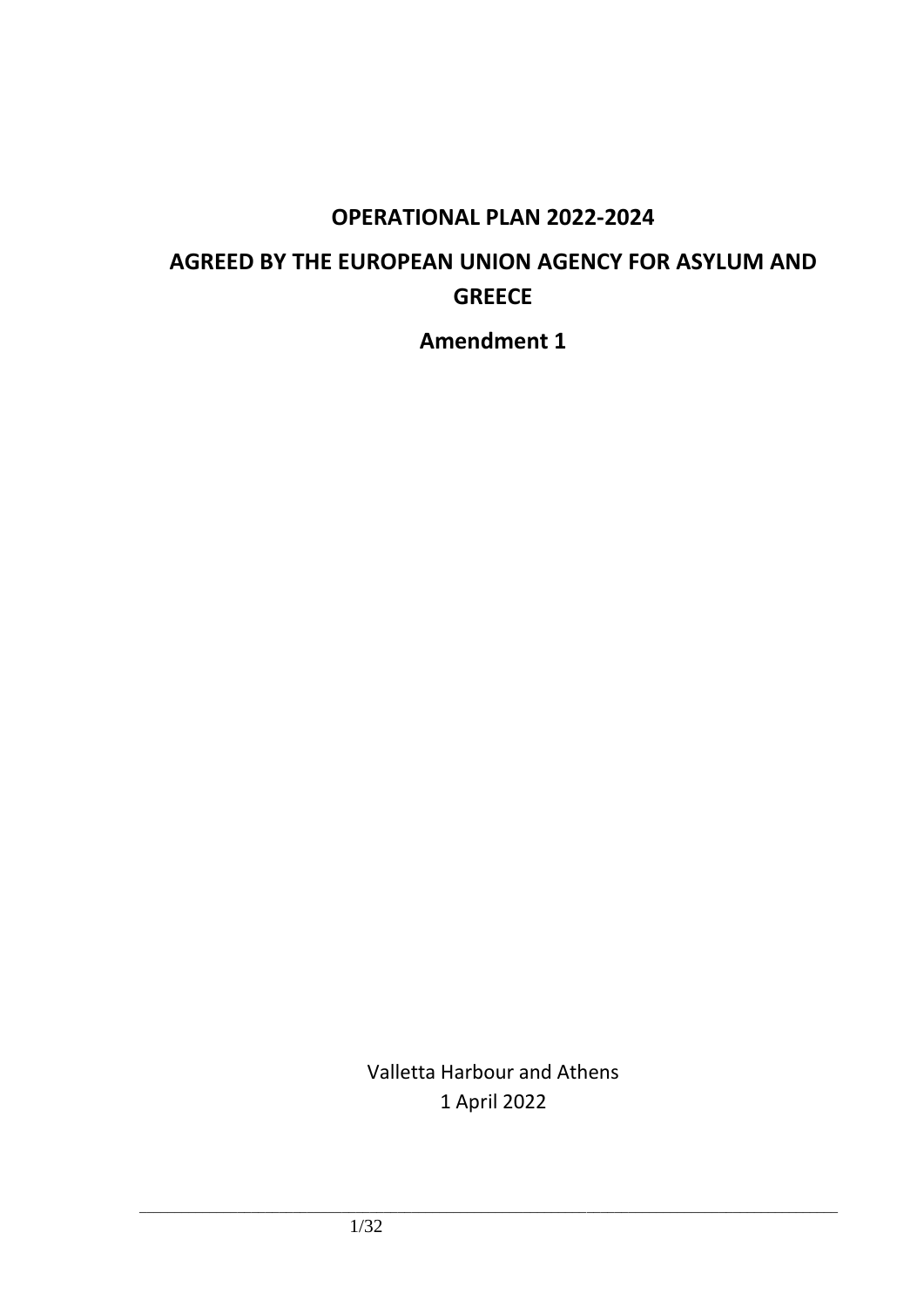The Executive Director of the European Union Agency for Asylum (hereinafter 'EUAA' or the 'Agency')

and

The Minister of Migration and Asylum of Greece (hereinafter 'Member State'),

Having regard to Regulation (EU) No 2021/2303 of the European Parliament and of the Council of 15 December 2021 on the European Union Agency for Asylum and repealing Regulation (EU) No 439/20101 (hereinafter referred to as 'EUAA Regulation'), and in particular Article 1, Article 2, Article 3, Articles 16 to 20 and Articles 23 to 28 thereof,

Having regard to the Operational Plan 2022-2024 of 9 December 2021 agreed between the European Asylum Support Office and Greece, with an implementation period between 1 January 2022 and 31 December 2024

Considering the changes in the operational context in light of the invasion of Ukraine launched by Russian armed forces and the ensuing influx which resulted to a significant increase in the applications for international protection; as well as the adoption of the Council Implementing Decision (EU) 2022/382 of 4 March 2022 establishing the existence of a mass influx of displaced persons from Ukraine within the meaning of Article 5 of Directive 2001/55/EC, and having the effect of introducing temporary protection,

Hereby agree on the present Amendment of the Operational Plan (hereinafter 'the Plan') for the provision of technical and operational assistance by EUAA to Greece which was signed on 9 December 2021.

The present Amendment 1 supersedes the Plan of 16 December 2021 and is binding in its entirety, including annexes. Operational Plan is binding in its entirety, including annexes.

The implementation period of the Plan shall be until December 31, 2024.

The Plan enters into force on the date after it has been signed by both Parties.

EUAA shall share a copy of the Plan with the Members of the EUAA Management Board for information. The Plan will be made publicly available on the EUAA website.

Valletta Harbour and Athens 1 April 2022

Executive Director of the European Union Agency for Asylum

Minister of Migration and Asylum for Greece

Nina Gregori **Notis Mitarachi** Notis Mitarachi

<sup>&</sup>lt;sup>1</sup> Regulation (EU) No 439/2010 of the European Parliament and of the Council of 19 May 2010 establishing a European Asylum Support Office.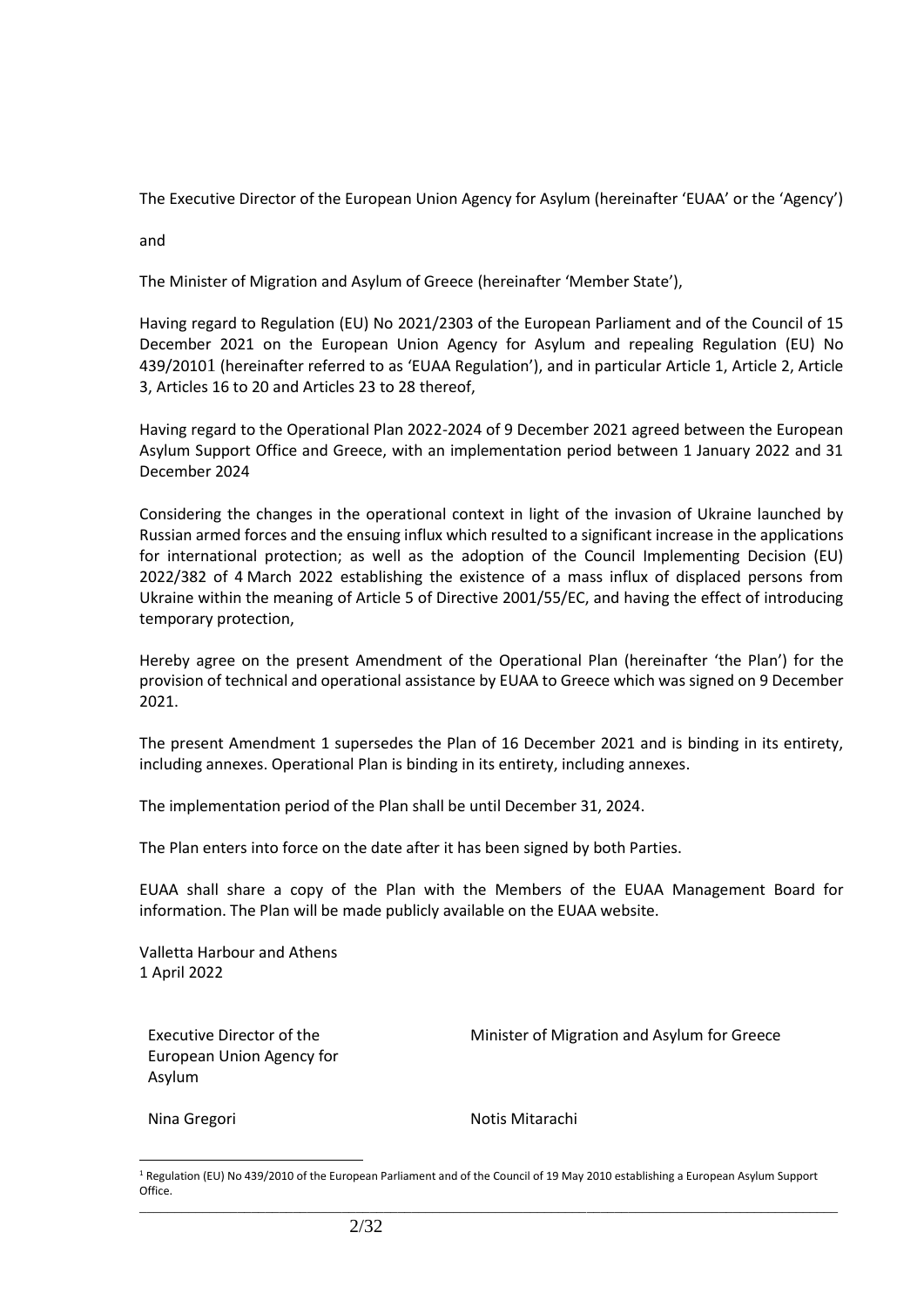## **1.0. INTRODUCTION**

An Operational Plan addresses the specific needs of the requesting Member State(s) with regard to:

- operational and technical needs of the Member State(s) whose asylum and/or reception systems are subject to disproportionate pressure;
- operational and technical reinforcement needs of the Member State(s) facing disproportionate migratory challenges;
- the implementation of its(their) obligations under the Common European Asylum System (CEAS).
- the implementation of Directive 2001/55/EC and the Council Implementing Decision (EU) 2022/382 of 4 March 2022 establishing the existence of a mass influx of displaced persons from Ukraine within the meaning of Article 5 of Directive 2001/55/EC, and having the effect of introducing temporary protection.

The Plan provides the framework for delivery of technical and operational assistance by the European Union Agency for Asylum, including the deployment of asylum support teams.

## **2.0. OPERATIONAL SITUATION, NEEDS ASSESSMENT AND OBJECTIVES**

The number of applications lodged in Greece has followed a downward trend since 2020 after a spiral of increases during the 2015-2019 period. In fact, applications lodged in Greece increased significantly from 2016 onwards mainly due to the unprecedented influx of third country nationals in 2015 and in the beginning of 2016 when the European migration crisis reached its highest point, but also due to the enhanced registration capacity of the Greek Asylum Service. The majority of applicants in Greece over the last 10-year time span originated from Asian countries (Syria, Afghanistan, Pakistan, Iraq) but also from neighbouring countries (Albania, Turkey).

In 2020, while asylum applications continued the previous years' upward trend in the first two months of the year, the COVID-19 outbreak and associated lockdown and movement restriction measures seemed to have impacted significantly on third-country nationals' attempts to reach Greece (-85 % new arrivals compared to 2019). This reduction had a knock-on effect on applications in Greece, resulting in almost the halving of applications lodged. A further drop in the number of applications lodged was perceptible in 2021. Between January and July 2021, some 15 056 applications were lodged in Greece, half of the volume of applications registered over the same period last year. This decrease reflected substantially fewer applications by Afghans and Syrians, who remained the most common applicants and accounted for just one third of all applications in Greece compared to 55 % during the year before.

The constantly increasing level of applications until the beginning of 2020 in conjunction with the broadly stable processing capacity at first instance led to a gradual accumulation of pending cases in Greece. The situation changed drastically from March 2020 onwards. The number of processed cases at first instance greatly exceeded the inflow of applications in all following months resulting in the gradual reduction of the backlog in Greece, dropping to the fourth place among EU+ countries since the beginning of 2021. Apart from the reduced volume of applications, the sharp drop of the backlog came as a result of extremely high levels of first-instance outputs in March and April 2020, when more than 22 000 first instance decisions were issued in these two months. These substantial productivity gains can be attributed to the major legislative changes in asylum law introduced in the beginning of 2020 as well as the optimisation of several procedural aspects and workflows in asylum procedures. The introduction of the embedded model by EASO contributed significantly to the reduction in the backlog. In addition, the establishment of Project North in 2020 and Project South in 2021 facilitated a targeted, localised approach for reducing the backlog. - The positive balance between first instance outputs and applications continued in 2021. At the end of July 2021, first instance backlog dropped further below 44 000, down by two fifths than one year ago or reduced by a quarter compared to the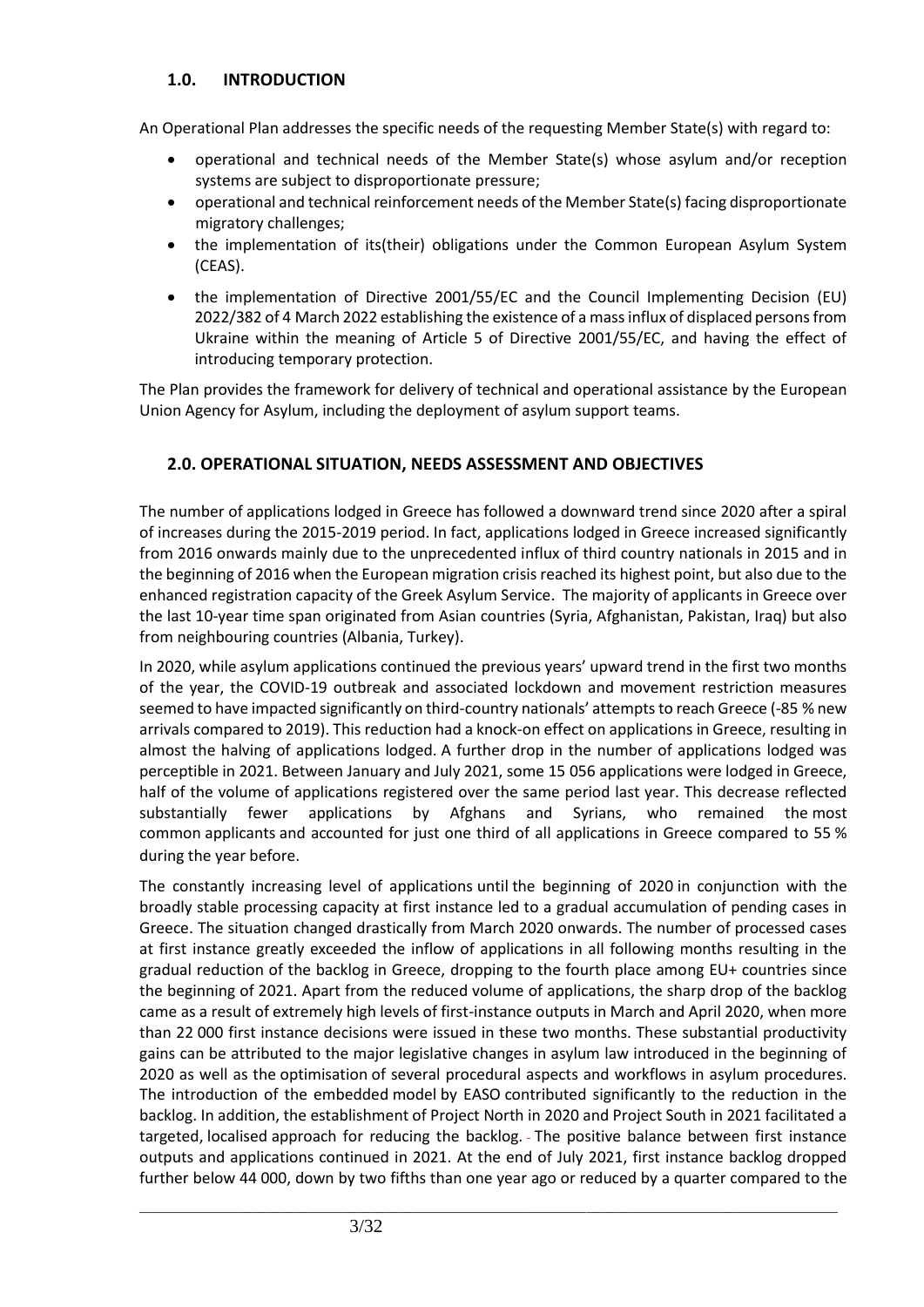beginning of 2021. Almost one third of all pending cases pertained to applications from nationals of Afghanistan, followed by Syrian and Turkish applicants.

Decisions on Dublin outgoing requests from Greece had been broadly stable in the past two and a half years. The greatest part of outgoing Dublin requests from Greece concerned "take charge" cases mainly relevant to Article 17.2 of Dublin III regulation (humanitarian grounds). In the first seven months of 2021, some 2 294 decisions were issued by Greece, almost exclusively on take charge outgoing requests. Most decisions were issued in response to outgoing requests to Germany and France, pertaining mostly to applicants from Afghanistan followed by Syria. From January to July 2021, 1 771 persons were transferred to EU+ countries from Greece, all linked to take charge outgoing requests, while 150 applicants were transferred to Greece following mainly accepted take back Dublin requests.

In coordination with the European Commission, the Greek authorities implement a relocation scheme of unaccompanied minors, vulnerable families and beneficiaries of international protection to participating Member States. The scheme started in March 2020 and following the destruction of the Moria camp, Member States and associated countries pledged to relocate more unaccompanied minors, beneficiaries of international protection and vulnerable asylum seekers from Lesvos and the rest of Greece. By end of June 2021, over 4,000 people were relocated to 13 EU countries and 3 associated countries. This voluntary mechanism aims to prepare and relocate: 5,200 vulnerable asylum seekers and beneficiaries of international protection, including 1,600 unaccompanied migrant children and children with severe medical conditions accompanied by their family members.

The volume of appeals lodged in Greece had been steadily exceeding that of decisions issued until around mid-2019. At that point the Appeals Authority in Greece increased their outputs resulting in a higher number of decisions than appeals in almost all consequent months and particularly from the beginning of 2020, a period when significant amendments to the asylum legislation in the country were made. Subsequently, the number of pending cases in appeal started to drop.

In parallel, with the substantial decrease of the volume of pending appeals, the caseload age also fell. While the drop of new arrivals since March 2020 has eased the pressure on asylum and reception system, a substantial number of applicants whose cases are still pending at different stages of the asylum procedure are still accommodated in the available reception facilities. At the end of July 2021, some 46 380 persons were residing in all official reception facilities in Greece, some 39 000 fewer than one year before (a 46 % drop compared to July 2020). The vast majority of this population, (87 %) reside ion facilities in mainland Greece, with the remaining hosted by the first reception centres on the Eastern Aegean islands.

On the mainland, the accommodation scheme is comprised of open reception facilities and apartments. It is run under the auspices of the Ministry of Migration and Asylum with substantial involvement of the International Organisation for Migration, the Arbeiter-Samariter-Bund (ASB), the Danish Refugee Council and other NGOs. By the end of October, 28 reception facilities were operational in the mainland, a decrease in comparison to 33 reception facilities in the beginning of 2021. The total capacity of mainland facilities stands at about 25 000 places, with approximately 19 000 persons residing in the mainland, corresponding to an occupancy rate of 76%. In addition, about 15 477 persons are hosted in apartments under the ESTIA accommodation scheme. As of October 2021, the responsibility for the ESTIA cash assistance scheme has been transferred to the Ministry of Migration and Asylum, following the transition of the ESTIA accommodation scheme to the Greek authorities, since the beginning of the year.

With regards to the reception capacity for unaccompanied minors, with SSPUAM's efforts, since the beginning of 2021, there has been an 61% increase of reception places in long term accommodation facilities, namely shelters and Semi-Independent Living apartments (SILs), with a current capacity of 2188 places (1 712 places in shelters and 476 in SILs).

The low level of new arrivals in conjunction with the coordinated actions of the Greek authorities to decongest the islands resulted in a significant decrease in the overall occupancy rate of the reception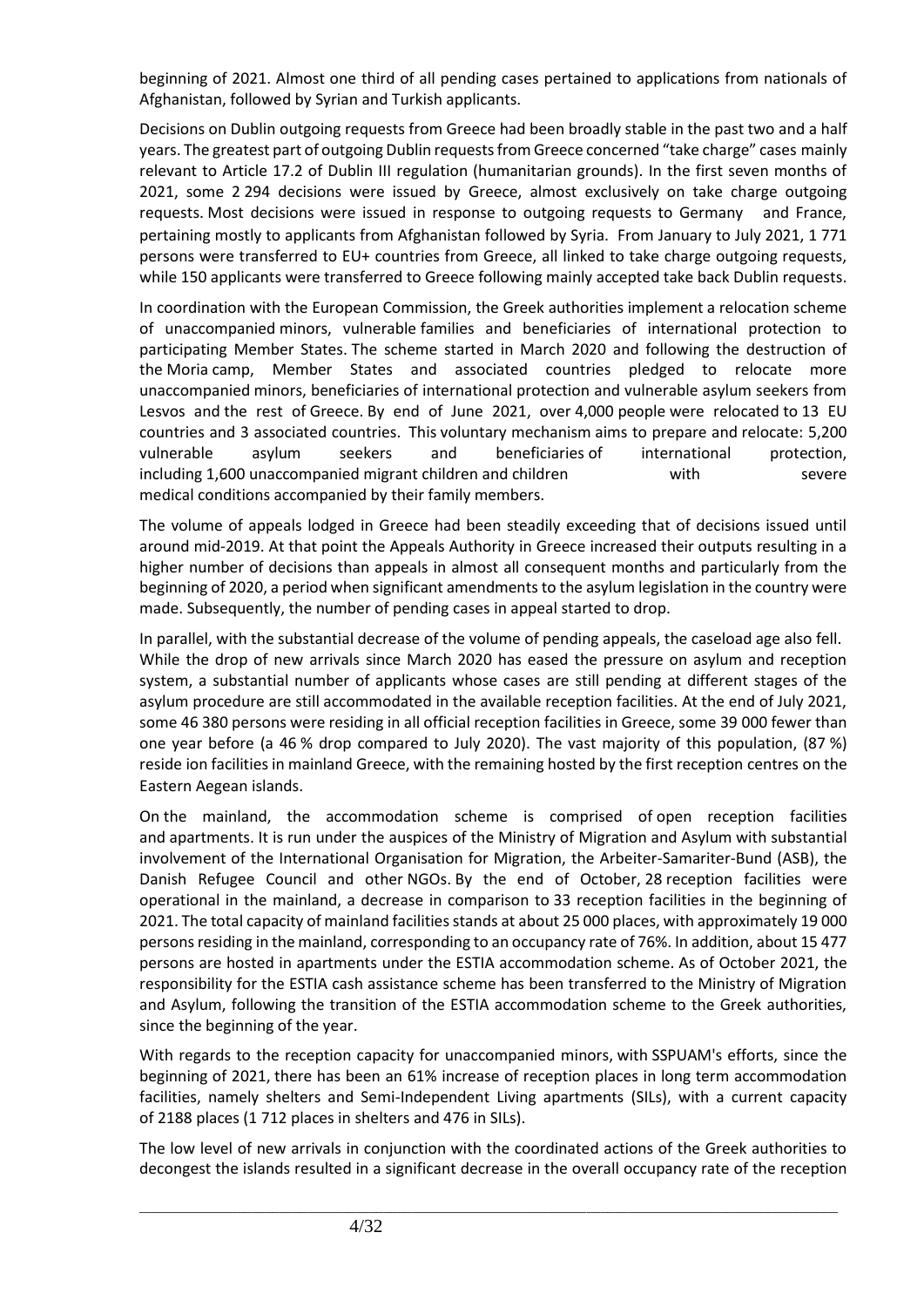facilities: at the end of August 2021, fewer than 5 500 third country nationals were residing on the Greek islands, one third of the total at the beginning of the year. This corresponds to an occupancy rate of 42 % as the official capacity of the reception facilities in all islands stands at about 13 000 beds. In order to improve the reception conditions on the islands, new Multi-Purpose Reception and Identification Centres are planned with the first one 2021 (located in Samos) becoming operational in September 2021.

The present Operating Plan was premised on the assumption that flows will remain at levels similar to the ones experienced in 2020 and 2021, which have allowed the substantial reduction of backlog in applications for international protection and led to the de-congestion in reception facilities on the islands and to a lesser extent, the mainland.

On 24 February 2022, Russian armed forces launched an invasion of Ukraine. As a result, substantial areas of the Ukrainian territory were areas of armed conflict from which thousands of persons have fled and continued to flee. As of March 23, 2022, 13 388 Ukrainian citizens including 4 275 children have crossed into Greece, with more expected in light of continued hostilities.

Council Implementing Decision (EU) 2022/382 of 4 March 2022, in particular Art.3 par.2 stipulates that the EUAA should provide operational support to Member States that have requested assistance to help them cope with the situation, including for the purposes of applying the aforementioned Decision.

On 4 March, 2022 through the Ministerial Decision 131035/04.03.2022 the Minister of Migration and Asylum activated the Presidential Decree 80/2006 on the provision of temporary protection in case of mass influx of displaced third country nationals. The Ministry of Migration and Asylum provides Information to displaced persons from Ukraine through its site as well as in dedicated locations, while short-term and long-term reception services are being made available in various accommodation sites. Against this backdrop, on 15 March 2022 the Greek authorities requested support from EUAA with experts and support for processing and providing support to beneficiaries for temporary protection, via a letter addressed to the Executive Director of the EUAA.

The general objective of the operation is to *provide effective operational, technical and emergency support effectively through implementation of the annual measures in the agreed Operational Plan and in line with the Agency's mandate to enable Greece to respond to particular pressure on its asylum and reception systems and to implement its obligations under the CEAS.*

In accordance with the operational situation and needs assessment described herewith, the Parties agree to pursue the achievement of the following operational objectives and results:

#### 1. **Measure EL AS 1: Asylum Support**

**Expected Outcome:** *Enhanced capacity of the Greek authorities in processing asylum applications in compliance with the CEAS*

#### **2. Measure EL-REC 2: Reception Support**

**Expected Outcome:** *Enhanced capacity of the Greek authorities in providing reception conditions in compliance with the CEAS*

#### **3. Measure EL-UAC 3: UAC Support**

**Expected Outcome:** *Enhanced capacity of the Greek authorities in providing protection to unaccompanied children* 

#### **4. Measure EL-UAC 4: Temporary Protection Support**

**Expected Outcome:** *Enhanced capacity of the Greek authorities to implement effectively the Temporary Protection Directive* 

The agreed outcomes shall be achieved through the implementation of the measures specified in Annex I to the Plan.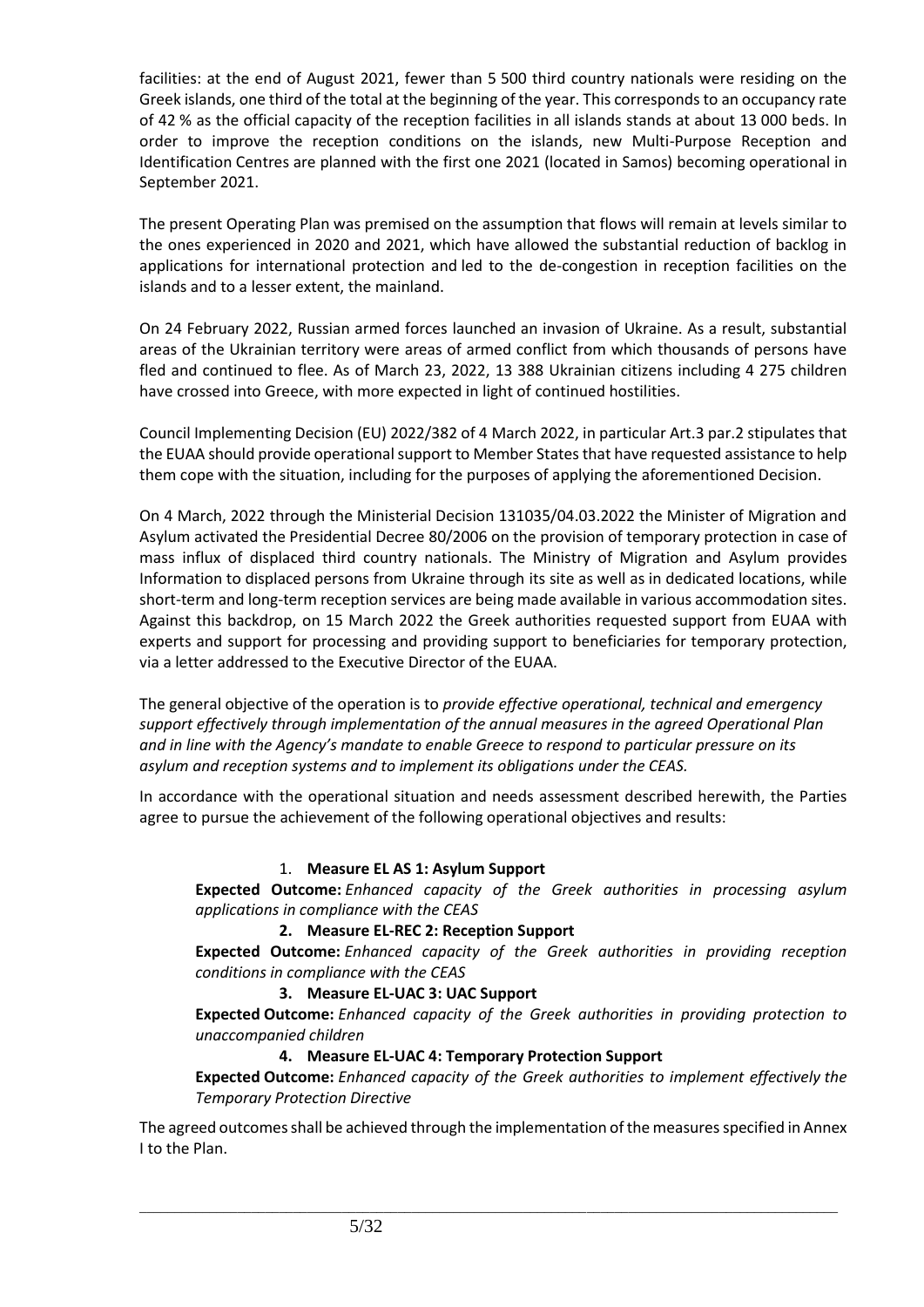The designated Plan Coordinator(s), with the support of the Measure Coordinator(s) where relevant, shall follow up the implementation of the Plan through mechanisms and tools deemed appropriate by the implementing Parties, such as a joint quarterly steering committee or other.

The agreed measures may be subject to annual and/or *ad-hoc* reviews as necessary to ensure their continued relevance and added value.

#### **3.0. MAIN NATIONAL PARTNERS**

The host Member State's main partners involved in the implementation of this Plan are the following:

| Organisation          |  | <b>Responsibilities</b>             |                                                                                              |
|-----------------------|--|-------------------------------------|----------------------------------------------------------------------------------------------|
|                       |  | Ministry of Migration               | and The mission of the Ministry is the planning and implementation of the                    |
| <b>Asylum</b>         |  |                                     | national migration policy, both regarding the legal entry, residence and                     |
|                       |  |                                     | social integration of third country nationals, as well as on identification                  |
|                       |  |                                     | and reception of third-country nationals entering without legal                              |
|                       |  |                                     | formalities, the design and the implementation of the national policy                        |
|                       |  |                                     | on asylum or other forms of international protection and providing                           |
|                       |  |                                     | protection to applicants and individuals who are in need of                                  |
|                       |  |                                     | international protection, i.e. recognised refugees, beneficiaries of                         |
|                       |  |                                     | subsidiary protection and beneficiaries of humanitarian status.                              |
|                       |  |                                     | The Ministry has the responsibility to implement the EU and                                  |
|                       |  |                                     | international law acquis, as well as international conventions on                            |
|                       |  |                                     | migration, international protection and the responsibility<br>tol                            |
|                       |  |                                     | coordinate all the co-responsible services of the country in central and                     |
|                       |  |                                     | regional level.                                                                              |
| <b>Asylum Service</b> |  |                                     | The Asylum Service operates at Directorate General level with local                          |
|                       |  |                                     | competence throughout Greece, retains the strategic goal of                                  |
|                       |  |                                     | implementing the legislation on asylum and other forms                                       |
|                       |  |                                     | of international protection of Third Country Nationals and stateless                         |
|                       |  |                                     | individuals. It is the country's competent authority in planning and                         |
|                       |  |                                     | policy making in the process of granting asylum or other forms of                            |
|                       |  |                                     | international protection, as well as in monitoring and evaluating its                        |
|                       |  |                                     | implementation.                                                                              |
| Independent           |  |                                     | Appeals The Appeals Authority operates at the level of Directorate and aims to               |
| <b>Committees</b>     |  |                                     | established examine international requests protection at second instance. The                |
|                       |  |                                     | under the Appeals Authority Authority consists of the Central Administrative Service and the |
|                       |  |                                     | Independent Appeals<br>Committees,<br>while<br>territorial<br>its                            |
|                       |  |                                     | jurisdiction covers the whole territory.                                                     |
|                       |  | <b>Special Secretariat for the</b>  | The Special Secretariat has as its strategic objective the planning,                         |
|                       |  |                                     | Protection of Unaccompanied implementation and supervision of the national strategy for the  |
| <b>Minors</b>         |  |                                     | protection of unaccompanied minors, as well as other policies and                            |
|                       |  |                                     | interventions to ensure the protection of unaccompanied and                                  |
|                       |  |                                     | separated families, minor third-country nationals or stateless persons<br>located in Greece. |
|                       |  |                                     | It consists of the following Units under the Special Secretary:                              |
|                       |  |                                     | a. Monitoring and Evaluation of Accommodation Centres Unit.                                  |
|                       |  |                                     | b. Housing and Relocation Requests Management Unit.                                          |
|                       |  |                                     | c. Unit for the Integration and Support of Unaccompanied Minors.                             |
|                       |  |                                     | d. Institutional Protection Unit.                                                            |
|                       |  | <b>Reception and Identification</b> | The Reception and Identification Service (RIS) provides reception and                        |
| <b>Service</b>        |  |                                     | identification services throughout Greece and its mandate is to provide                      |
|                       |  |                                     | humane reception and identification procedures for third-country                             |
|                       |  |                                     | nationals or stateless individuals entering Greece that are seeking                          |
|                       |  |                                     |                                                                                              |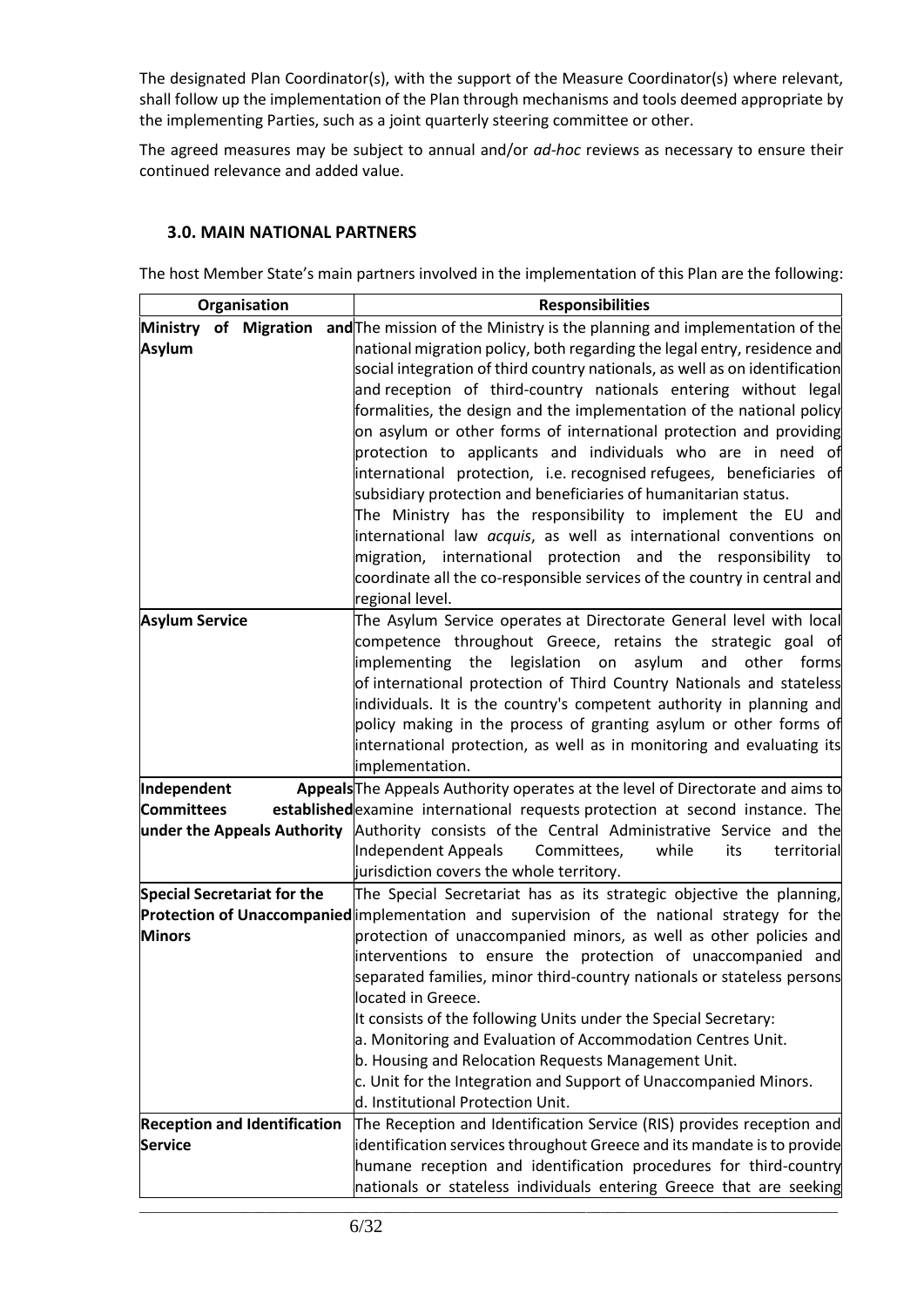|                     | international protection and may be vulnerable individuals, families,                                   |
|---------------------|---------------------------------------------------------------------------------------------------------|
|                     | minors or unaccompanied minors.                                                                         |
|                     | RIS protects and respects the dignity of all individuals entering the                                   |
|                     | country irrespective of their age, gender, nationality, social or religious                             |
|                     | status.                                                                                                 |
|                     | RIS ensures that throughout the reception and identification                                            |
|                     | procedures, third-country nationals have decent living conditions,                                      |
|                     | remain united with their families, have access to medical care and                                      |
|                     | psychosocial support. It also ensures that vulnerable individuals                                       |
|                     | receive care according to their special reception needs.                                                |
|                     | Identification<br>Reception<br>Service<br>The<br>and<br>consists<br>of<br>the                           |
|                     | following organisational units:                                                                         |
|                     | The Directorate of Support (previous Central Administration)<br>1.                                      |
|                     | The Independent Emergency Response Department, which reports<br>2.                                      |
|                     | directly to the Director of Reception and Identification Centre (RIC)                                   |
|                     | The Directorate of Reception and Identification Centres (RIC)<br>З.                                     |
|                     | Controlled Temporary Accommodation Structures and Closed                                                |
|                     | <b>Controlled Structures</b>                                                                            |
|                     | The Directorate of Northern Greece Structures.<br>4.                                                    |
|                     | The Directorate of Southern Greece Structures.<br>5.                                                    |
| <b>EKKA</b>         | (National Centre for By virtue of Joint Ministerial Decision no. 30840 (O.G. 3003/20-9-                 |
| Social Solidarity)  | 2016), EKKA- is assigned with the set-up, operation and management                                      |
|                     | of the National Reporting Mechanism for the Identification and                                          |
|                     | Referral of Victims of Human Trafficking (NRM), whose supervision and                                   |
|                     | coordination was entrusted to the Office of the National Rapporteur                                     |
|                     | on Trafficking in Human Beings (NRO). Pursuant to its powers, EKKA                                      |
|                     | receives reports by organisations that locate and identify victims of                                   |
|                     | human trafficking, and the NRM's support team monitors the victims'                                     |
|                     | protection within Greece's social safety net, in order to ensure the                                    |
|                     | timely provision of holistic protection to them.                                                        |
|                     | <b>EODY</b> - Medical Examination EODY staff conducts the initial / preliminary medical examination and |
| Psychosocial<br>and | Support identifies those in need of immediate medical assistance. The 'triage'                          |
| <b>Unit</b>         | system is used to assess and address the medical needs of the                                           |
|                     | population of undocumented third-country nationals and to identify                                      |
|                     | cases that may require special assistance.                                                              |

## **4.0 MONITORING AND EVALUATION FRAMEWORK**

EUAA is implementing a structured Monitoring and Evaluation methodology allowing evidence-based measurement of progress, corrective action-taking and reflective reviews.

In terms of monitoring, EUAA is making use of a number of tools developed in order to collect input from the implementation of the Plan and to guarantee feedback in real time.

Results from the monitoring activities shall be reported through mechanisms deemed appropriate by the implementing Parties, such as steering meetings or other.

Periodic or mid-term and final (ex-post) evaluations<sup>2</sup> can be carried out in order to take stock of lessons learned and good practices. The evaluation(s) will be conducted in line with EUAA's Evaluation Framework, which is based on the European Commission's Better Regulation methodological

\_\_\_\_\_\_\_\_\_\_\_\_\_\_\_\_\_\_\_\_\_\_\_\_\_\_\_\_\_\_\_\_\_\_\_\_\_\_\_\_\_\_\_\_\_\_\_\_\_\_\_\_\_\_\_\_\_\_\_\_\_\_\_\_\_\_\_\_\_\_\_\_\_\_\_\_\_\_\_\_\_\_\_\_\_\_\_\_\_\_\_\_\_\_\_\_\_\_\_\_

 $\mathbf{I}$ 

<sup>&</sup>lt;sup>2</sup> Article 16(4) and Article 18(2)(k) EUAA Regulation.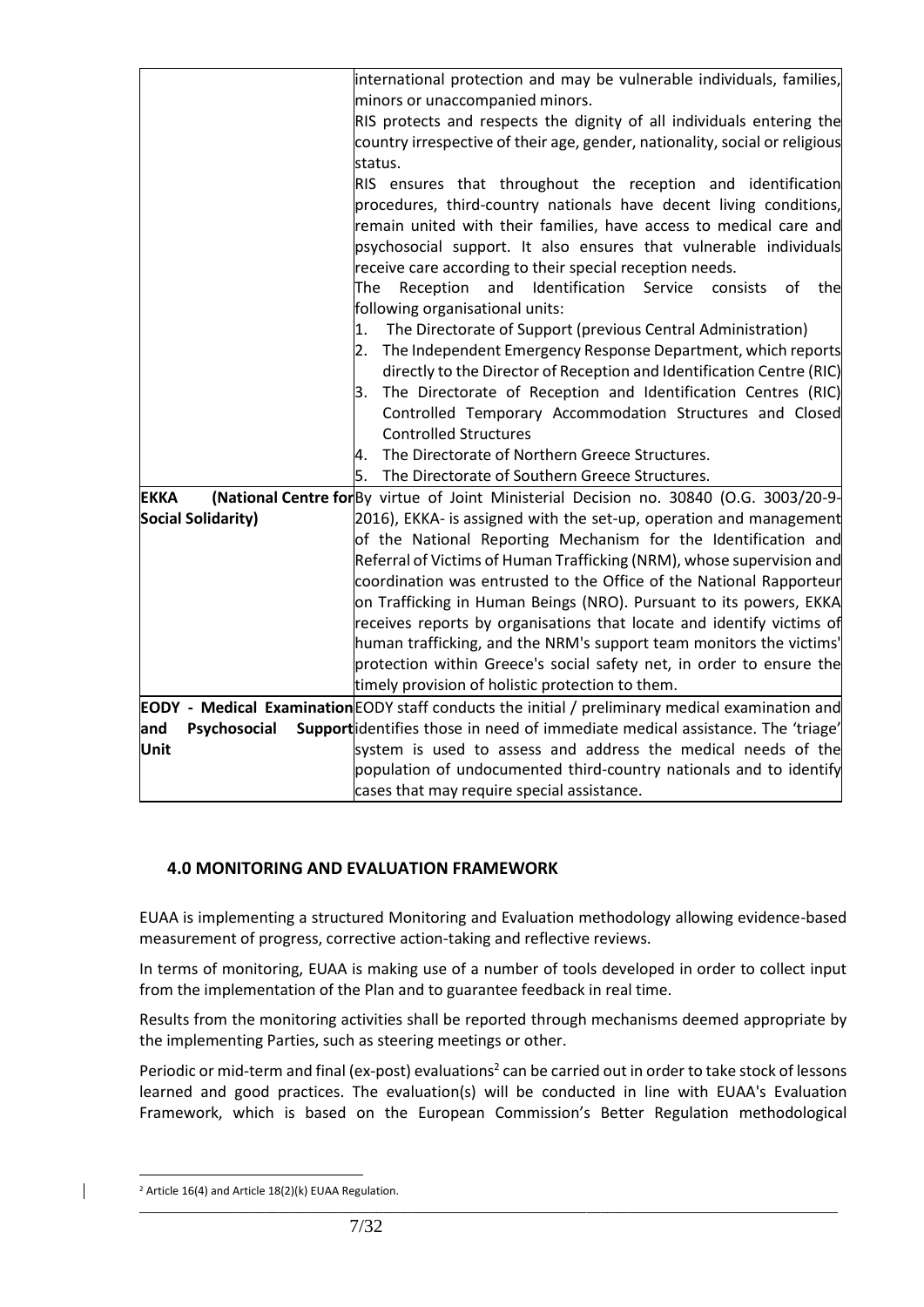guidelines for evaluations. They may be performed externally through engagement of evaluation specialist(s), internally by Agency staff, or a hybrid approach.

In order to ensure completeness of evaluations and to take into account the views and feedback from the Parties involved, senior and other key persons from the National Authorities of the host Member State may be invited to interviews with the evaluators or to provide feedback by alternative means. The National Authorities shall commit to supporting the evaluation process and participating in such engagements with evaluators by mutually agreed appointments.

An evaluation report on the results of the operational and technical measures shall be submitted to the Management Board on conclusion of an evaluation. The report on the final (ex post) evaluation will be due within 60 days from the end of the provision of operational and technical measures. For transparency and accountability purposes, evaluation report(s) may be made publicly available on the Agency's website after internal checks have been made to ensure compliance with the applicable provisions in Regulation (EU) No 2018/1725<sup>3</sup> and Regulation (EC) No 1049/2001<sup>4</sup>.

Other monitoring and evaluation deliverables, as applicable, shall be shared with the host Member State and communicated to the EUAA governance structure (e.g. Management Board members and National Contact Points) where relevant.

#### **5.0 LEGAL FRAMEWORK**

#### **5.1 General legal basis for the Plan**

In accordance with Article 1 of the EUAA Regulation, the Agency shall contribute to ensuring the efficient and uniform application of Union law on asylum in the Member States in a manner that fully respects fundamental rights. The Agency shall facilitate and support the activities of the Member States in the implementation of the Common European Asylum System (CEAS), including by enabling convergence in the assessment of applications for international protection across the Union and by coordinating and strengthening practical cooperation and information exchange. The Agency, shall improve the functioning of the CEAS, including through the monitoring mechanism and by providing operational and technical assistance to Member States, in particular where their asylum and reception systems are under disproportionate pressure.

Article 2 of the EUAA Regulation specifies the tasks the Agency is entrusted to perform, while in accordance with Article 3 thereof, each Member State shall appoint at least one national contact point for communication with the Agency on matters relating to the tasks referred to in Article 2.

The Agency shall provide operational and technical assistance to a Member State in accordance with the provisions of Chapter 6 of the EUAA Regulation.

#### **5.2. Legal framework applicable to the Plan**

EUAA activities performed in the context of the operational and technical assistance as identified in this Plan are in principle governed by EU law, complemented, where appropriate, by the national law of the host Member State. This includes, inter-alia, the safety and security of persons and assets participating in those EUAA activities.

#### **5.3. Lawfulness and Respect for Fundamental Rights**

<sup>&</sup>lt;sup>3</sup> Regulation (EU) 2018/1725 of the European Parliament and of the Council of 23 October 2018 on the protection of natural persons with regard to the processing of personal data by the Union institutions, bodies, offices and agencies and on the free movement of such data, and repealing Regulation (EC) No 45/2001 and Decision No 1247/2002/EC, (OJ L 295, 21.11.2018, p. 39).

<sup>4</sup> Regulation (EC) No 1049/2001 of the European Parliament and of the Council of 30 May 2001 regarding public access to European Parliament, Council and Commission documents, (OJ L 145, 31.05.2001, p. 43).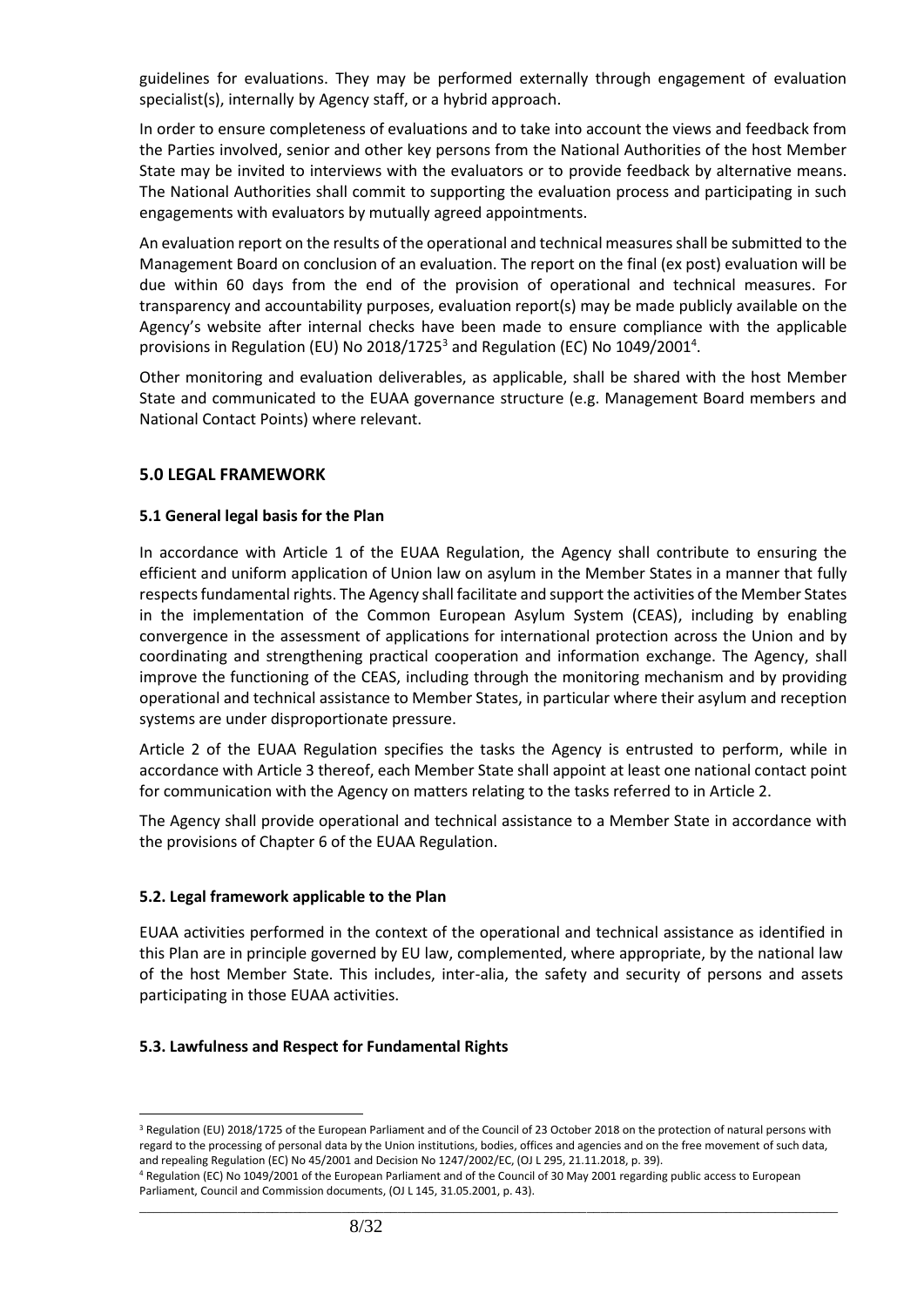This Plan shall be implemented by the Parties in full compliance with the applicable law, and with full respects to human dignity. This includes, inter alia, the Charter of Fundamental Rights of the European Union, as well as the Convention Relating to the Status of refuges of 1951.

Any person contributing to EUAA operational support activities and taking part in the implementation of the Plan shall respect the applicable International law, European Union law and the national law of the host Member State. They shall maintain the highest standards of integrity and ethical conduct, professionalism, respect and promotion of fundamental rights and international protection.

They are to act responsibly and proportionally to the agreed objectives. Whilst carrying out supporting functions, all personnel must not discriminate persons on grounds of sex, race, religion, ethnic origin, age or sexual orientation. All persons are expected to treat every person with courtesy, respect and due consideration for the nature of any legitimate activity in which they are engaged. To perform their duties properly, they shall serve the public interest and refrain from any activities which could undermine or compromise their independence and the appropriate performance of their duties.

During the implementation of this Plan, all personnel must apply a zero-tolerance attitude with respect to the infringement of fundamental human rights.

This obligation is particularly important when dealing with persons who are in need of international protection. To that end, participants in EUAA operational support under this Plan shall comply and act in accordance with the 'EUAA Code of Conduct for persons participating in EUAA operational support activities'. Participants in operational support activities will be requested to sign a declaration on compliance with the EUAA Code of Conduct.

Participants in EUAA's operational activities<sup>5</sup> who have reason to believe that a violation of the EUAA Code of Conduct has occurred or is about to occur, are obliged to report the matter to the Executive Director of EUAA and to the host Member State Coordinator for the Plan via the appropriate channel: [complaints\\_operations@euaa.europa.eu.](mailto:complaints_operations@euaa.europa.eu) Such an incident is to be reported using the **Incident Report Form (Annex II)**.

Pursuant to Article 49 of the EUAA Regulation, a Fundamental Rights Officer appointed by the Management Board shall be responsible for ensuring the Agency's compliance with fundamental rights in the context of its activities and promoting the respect of fundamental rights by the Agency. The Fundamental Rights Officer shall, *inter alia,* provide observations to the detailed evaluation reports, and be in charge of implementing the complaints mechanism of the EUAA $6$ .

Under the complaints mechanism set up by the Agency<sup>7</sup>, Any person who is directly affected by the actions of experts in the asylum support teams, and who considers that his or her fundamental rights have been breached due to those actions, or any party representing such a person, may submit a complaint in writing to the Agency.

#### **5.4. Confidentiality, Public Access to Documents and Data Protection, Intellectual property rights**

Without prejudice to the right of access to documents, as laid down in Regulation (EC) No 1049/2001<sup>8</sup> and the EUAA implementing rules on access to documents<sup>9</sup>, all versions of this document shall be made available to the competent authorities in each EU Member State, as well as the associate countries, Iceland, Liechtenstein, Norway and Switzerland.

EUAA and the host Member State shall consult each other on any requests for public access to documents relating to this Plan and treat such requests in accordance with Regulation (EC) 1049/2001 or the respective national law, whichever is applicable.

<sup>5</sup> The 'participants in EUAA's operational activities' are to be construed as persons deployed to asylum support teams ('AST') referred to in Section 6.3. of the Plan.

<sup>6</sup> As soon as it is established in the EUAA.

 $<sup>7</sup>$  As soon as it is established in the EUAA.</sup>

<sup>&</sup>lt;sup>8</sup> Regulation (EC) 1049/2001 of the European Parliament and of the Council of 30 May 2001, regarding public access to European Parliament, Council and Commission documents

\_\_\_\_\_\_\_\_\_\_\_\_\_\_\_\_\_\_\_\_\_\_\_\_\_\_\_\_\_\_\_\_\_\_\_\_\_\_\_\_\_\_\_\_\_\_\_\_\_\_\_\_\_\_\_\_\_\_\_\_\_\_\_\_\_\_\_\_\_\_\_\_\_\_\_\_\_\_\_\_\_\_\_\_\_\_\_\_\_\_\_\_\_\_\_\_\_\_\_\_ <sup>9</sup> Decision No. 6 of the Management Board of EASO of 20 September 2011 laying down practical arrangements regarding public access to the documents of EASO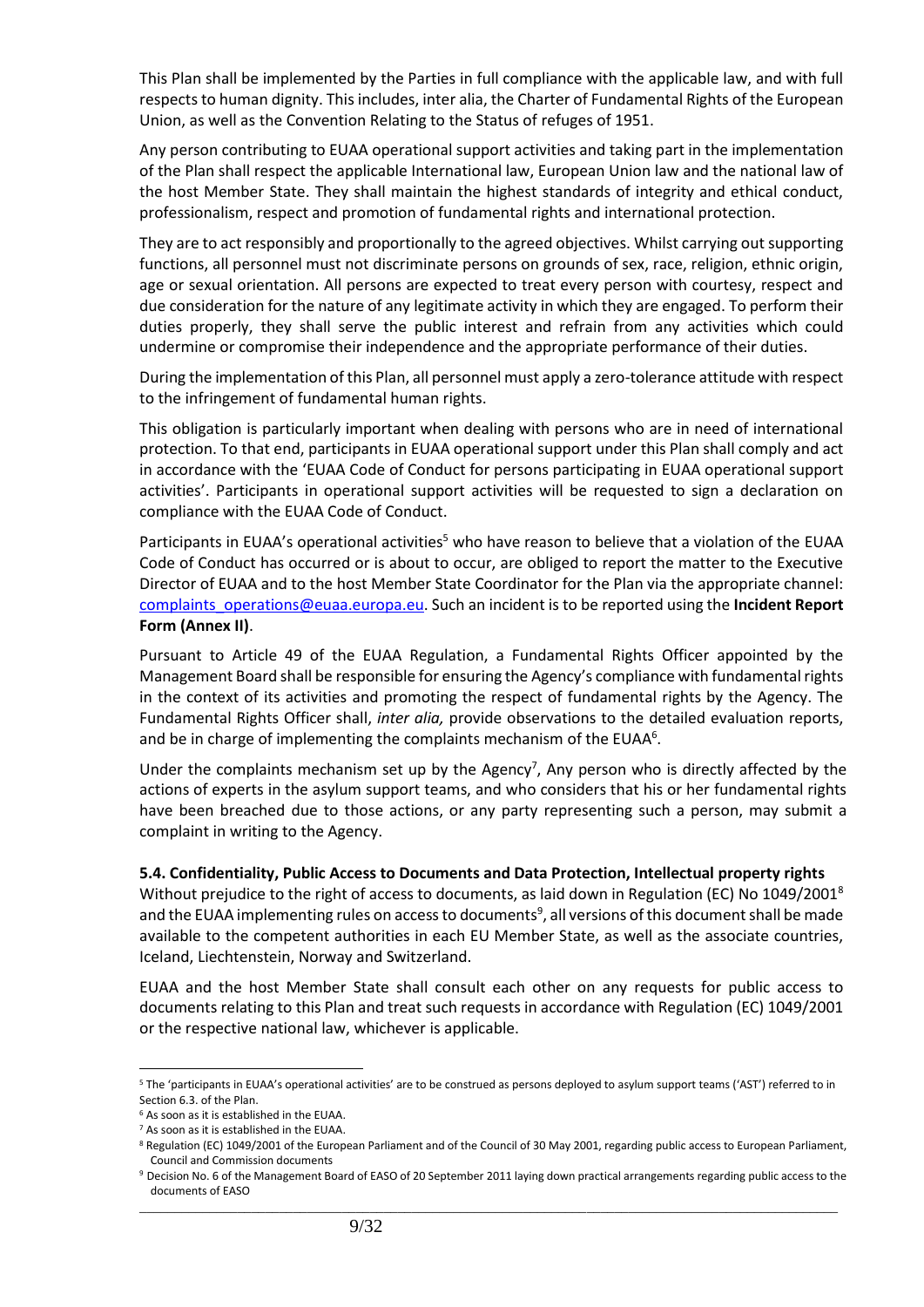Personal data will be processed in accordance with Regulation (EC) 2018/1725 of the European Parliament and of the Council of 23 October 2018 on the protection of natural persons with regard to the processing of personal data by the Union institutions, bodies, offices and agencies and on the free movement of such data. The current Plan also takes into account the General Data Protection Regulation as updated in May 2018<sup>10</sup> with a Corrigendum to the 2016/679 Regulation on the protection of natural persons with regard to the processing of personal data and on the free movement of such data, and repealing Directive 95/46/EC (Data Protection Directive), which is applicable to stakeholders at national level.

Whenever personal data is processed by EUAA within the activities agreed in the current Plan, EUAA will act as data processor on behalf of the competent authorities of the host Member State, following the applicable EU and national laws and regulations, as well as the instructions received from the Host Member State as the data controller.

In order to perform their tasks in accordance with this Plan, participants to activities under this Plan are only allowed to access the data bases mentioned below, under section 6.

EUAA will implement the necessary technical and organisational measures to ensure the security and confidentiality of the personal data it processes taking into account possible additional instructions received from the host Member State. This is to prevent any unauthorised disclosure of or access to this information.

The host Member State agrees that any personal data obtained in the course of the implementation of the Plan and by any EUAA personnel working on behalf of the Member State authorities can be processed in the EUAA IT systems, including cloud-based systems, exclusively under the instructions of the Member State and until an alternative system exists that can substitute the processing system used by EUAA.

The host Member State also agrees to indicate a contact point in view of its role as a data controller for any data processed by EUAA on behalf of the national authorities of the host Member State.

All rights in any writings or other work produced by members of asylum support teams shall be the property of EUAA and/or the European Union, where such writings or work relate to activities undertaken in the context of the Plan. EUAA and/or the European Union acquires irrevocably ownership of the results and of all intellectual property rights, such as copyright, and industrial property rights, on the materials produced specifically for EUAA under the Plan and incorporated in such works, without prejudice, however, to the specific rules concerning pre-existing rights on preexisting materials or other detailed rules contained in the relevant Framework Contracts concluded by EUAA for purposes related to the implementation of this Plan. Selected deliverables developed under this Plan may be published.

#### **5.5. Civil and criminal liability of members of the Asylum Support Team**

Articles 26 and 27 of the EUAA Regulation will be applicable to the members of the asylum support teams deployed in the host Member State.

#### **5.6. Non-substantial changes during implementation**

The Plan aims to provide effective and flexible support to the identified needs of the host Member State. Therefore, the foreseen activities will be implemented in consideration of the changing circumstances which may occur in the international protection and reception systems in the Member States or on the ground, as well as in the context of the availability of financial resources and experts.

The implementation of measures and delivery of technical and operational assistance foreseen in the Plan may be subject to non-substantial changes that may be accommodated within the objectives of a

<sup>10</sup> Corrigendum, OJ L 127, 23.5.2018, p. 2 ((EU) 2016/679)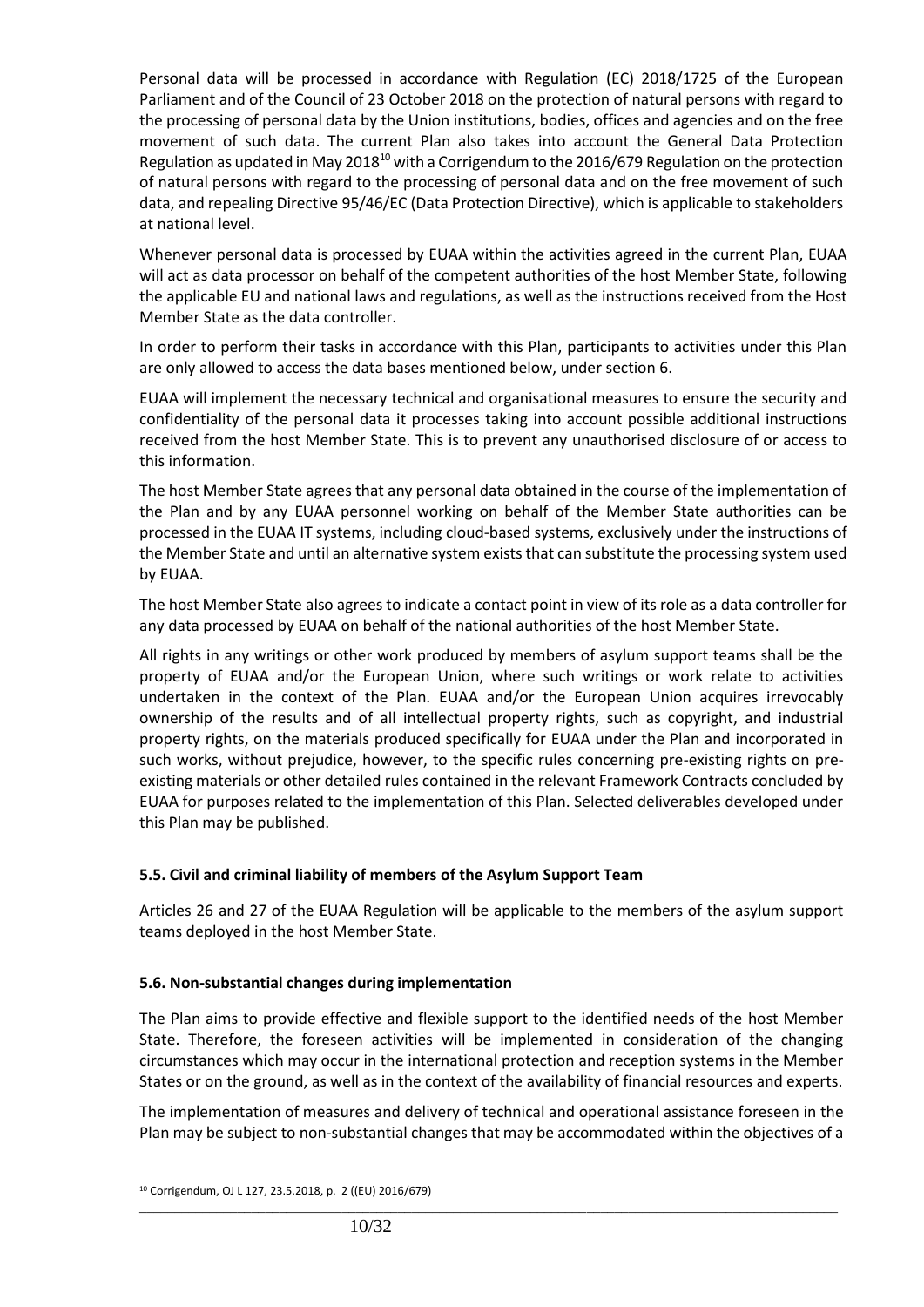measure, so long as they do not affect the overall EUAA budget, do not require an amendment to or adaptation of the Plan, and that the host Member State is timely informed in writing.

Changes required to the agreed Input(s) and Output(s) in the framework of the Plan shall as a general rule be considered non-substantial, unless such changes require significant additional resources which cannot be accommodated within the overall EUAA budget, as well as when they impact on and/or require an amendment of the agreed Outcome(s).

## **5.7. Amendments to the Plan**

Any changes that prove to require an amendment to or adaptation of the Plan, shall be agreed in writing between the Executive Director of EUAA and the host Member State, after consulting the participating Member States, where necessary, in line with Article 18(5) of the EUAA Regulation.

Changes to outcome(s) specified in Section 2.0. shall as a general rule be considered substantial changes and will be subject to an amendment.

## **5.8. Suspension of measures and/or the Plan implementation**

In accordance with Article 18(6)(c) of the EUAA Regulation, the Executive Director shall, after informing the host Member State, suspend or terminate, in whole or in part, the deployment of the asylum support teams if the conditions to carry out the operational and technical measures are no longer fulfilled or if the Plan is not respected by the host Member State or if, after consulting the Fundamental Rights Officer of the EUAA, it considers that there are breaches of fundamental rights or international protection obligations by the host Member State that are of a serious nature or are likely to persist.

## **5.9. Protocol (No 7) on Privileges and Immunities**

Protocol (No 7) on the privileges and immunities of the European Union ('the Protocol') <sup>11</sup> applies to the Agency staff members (statutory staff), when they are deployed for the purposes of the implementation of the Plan on the territory of the host Member State, including to the Asylum Support Teams.

The host Member State shall ascertain that the relevant provisions of the Protocol are implemented and shall provide the necessary support to the Agency in this regard.

## **6.0 IMPLEMENTATION AND COORDINATION STRUCTURE**

This chapter describes the various conditions for and aspects of support to the authorities of the host Member State in the framework of the Plan.

#### **6.1. Organisational Pre-Conditions**

#### **The host Member State will:**

- designate an overall Plan Coordinator, as well as a specific Measure Coordinator for each measure stipulated in the Plan.
- grant appropriate access rights for the members of asylum support teams and EUAA representatives to all relevant databases and provide the relevant parties with the required information and data in the context of the implementation of this Plan.
- facilitate the provision of appropriate working space. Every effort shall be made by the Parties to provide suitable working conditions and, where required, working place for the participants in the activities implemented in the framework of the Plan. Minimum working and security conditions are considered as organisational pre-conditions.

<sup>11</sup> EUR-Lex - 12012E/PRO/07 - EN - [EUR-Lex \(europa.eu\)](https://eur-lex.europa.eu/legal-content/EN/TXT/?uri=CELEX:12012E/PRO/07)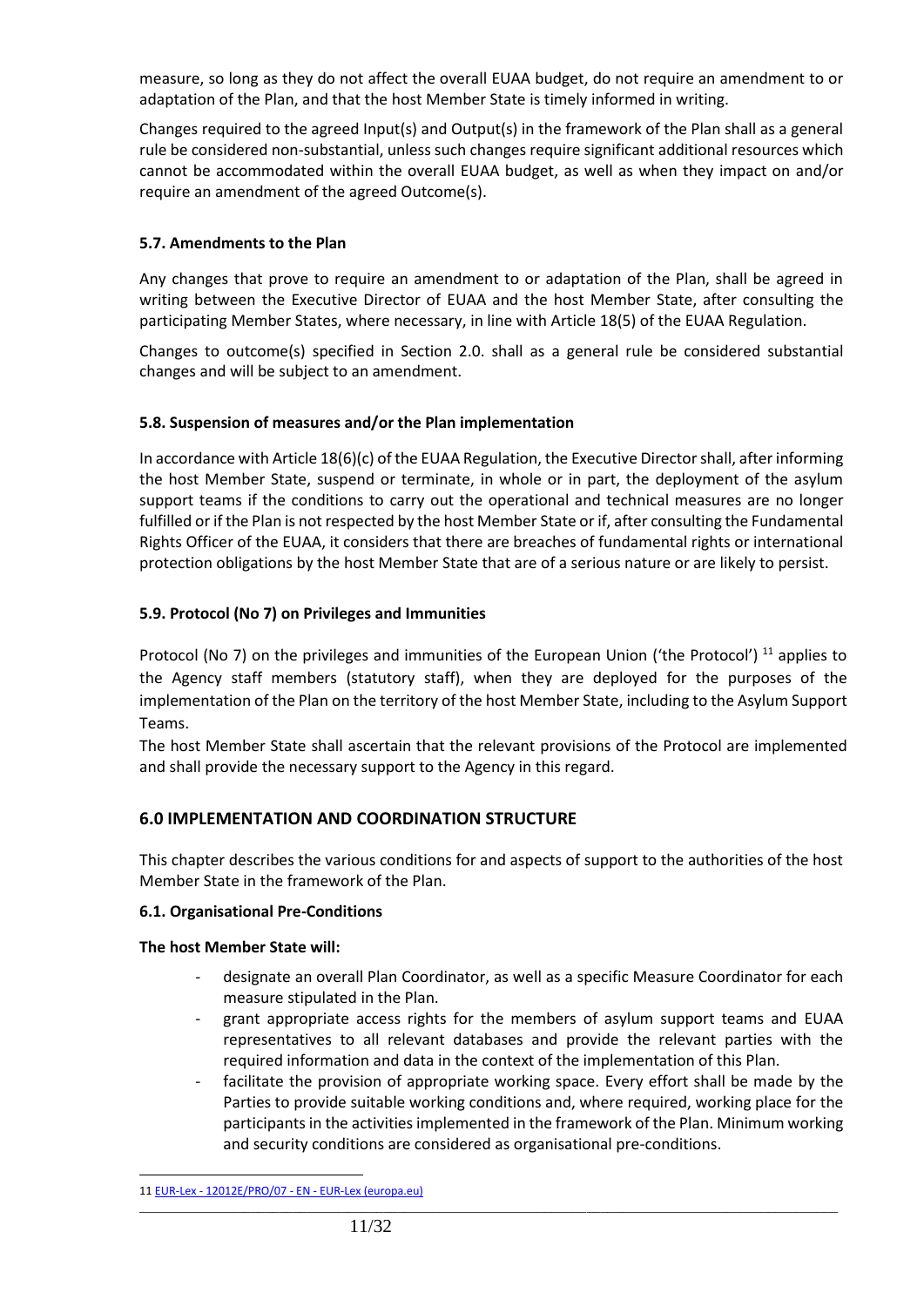- As far as operationally feasible, and where relevant, the working files shall be made available by the host Member State in English (unless otherwise agreed).
- The host Member State shall provide EUAA with information on the implementation of the Plan through timely input to the Early warning and Preparedness System and the delivery of tailored information on the implementation of measures agreed in the Plan.

#### **EUAA will:**

- designate an overall Plan Coordinator (also referred to as Coordinating Officer in accordance to Article 25 of EUAA Regulation), as well as a specific Measure Coordinator for each measure stipulated in the Plan.
- provide technical support to experts participating in this Plan with the aim of ensuring that all deliverables make good use of the expertise and information already available to EUAA.
- provide the technical equipment required for the work of the asylum support teams and reimburse costs incurred by persons participating in the support activities deployed by EUAA in the framework of this Plan, according to the applicable EUAA rules.

#### **6.2. Conditions for Deployment**

General rules and conditions for deployment are published on the following platforms, which the experts/asylum support team members are obliged to consult:

- EUAA Operational Deployment Management System (ODMS)
- EUAA country-specific operations platforms. These platforms are made available to members of asylum support teams upon their deployment, allowing for preparation for deployment and daily implementation of their tasks.
- Other appropriate communication tools may be used as necessary.

The platforms contain relevant information, such as:

- $\circ$  special instructions for the members of asylum support teams, including databases that they are authorised to consult;
- o description of specific tasks, workflows and procedures, as relevant;
- $\circ$  location in the host Member State where the asylum support teams will be deployed;
- $\circ$  logistical arrangements including information on working conditions, practical information concerning location of deployment and related workflows, etc.;
- $\circ$  equipment that members of asylum support teams may carry in the host Member State, transport and other logistics;
- o other specific instructions and provisions as necessary.

Relevant thematic pages of the EUAA Information and Documentation System concerning the asylum and reception system of the host Member State, including information on relevant practices, legislation, case law and statistical background may be consulted.

The host Member State shall contribute to information concerning its asylum and reception systems, including information on relevant practices, legislation, case law and statistical background.

The host Member State and EUAA will provide experts with information on the general state of play with regard to the procedures for international protection and reception in the host Member State and specific information about the state of play of the deliverables as necessary for the specific measures on a continuous basis. Specific asylum support team deployment details may be provided under each measure, where relevant.

\_\_\_\_\_\_\_\_\_\_\_\_\_\_\_\_\_\_\_\_\_\_\_\_\_\_\_\_\_\_\_\_\_\_\_\_\_\_\_\_\_\_\_\_\_\_\_\_\_\_\_\_\_\_\_\_\_\_\_\_\_\_\_\_\_\_\_\_\_\_\_\_\_\_\_\_\_\_\_\_\_\_\_\_\_\_\_\_\_\_\_\_\_\_\_\_\_\_\_\_

#### **6.3. Composition of asylum support teams**

The asylum support teams may be composed of the following resources: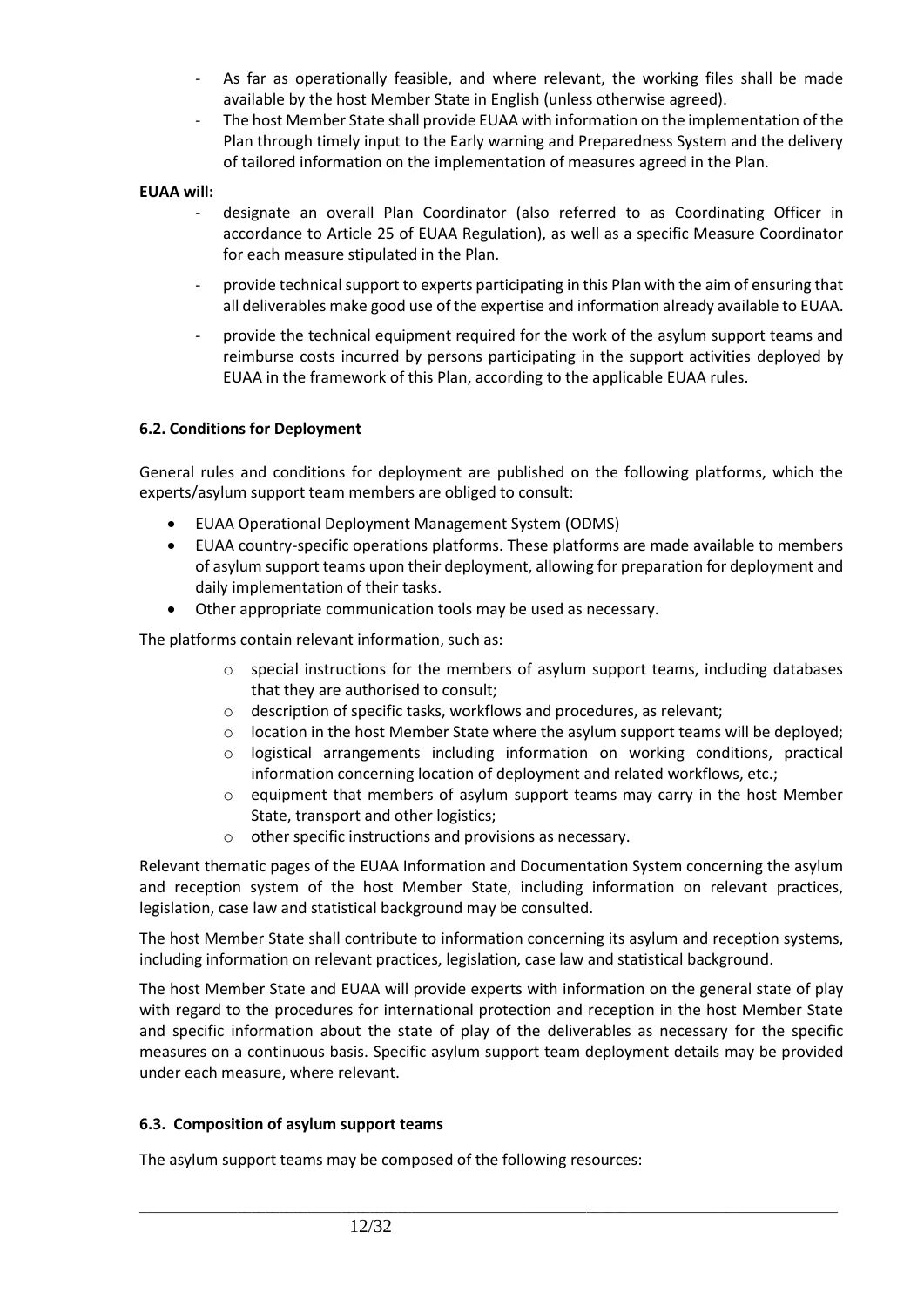- i. The Agency's staff members, i.e. statutory staff employed by the Agency subject to the Staff Regulations of Officials and the Conditions of Employment of Other Servants of the European Union $12$ ;
- ii. Member States experts, including Member State experts made available through the Asylum Reserve Pool;
- iii. Associate Countries experts, i.e. experts made available through contributions to the Asylum Intervention Pool by associate countries referred to in Article 34 of the EUAA Regulation, with which the European Union has an arrangement in place on the modalities of its participation in EUAA's work;
- iv. Seconded National Experts (SNEs), i.e. experts employed by a national, regional or local public administration of an EU Member State or an associate country or by a public inter-governmental organisation and seconded to the Agency<sup>13</sup> for the provision of support to its operational activities;
- v. Other experts not employed by the Agency: Experts on contract, i.e. individuals providing services in relation to the Plan upon conclusion of a public contract between the Agency and the legal entity with which these individuals have an employment and/or contractual relationship, including temporary agency workers, or with remunerated external experts in line with Article 93 of EUAA Financial Regulation<sup>14</sup> and Article 19 of EUAA Regulation.

The implementation of the Plan shall be based on the common understanding that the provision of resources, other than EUAA (statutory) staff, to be deployed for the purposes described above can under no circumstances lead *per se* to the establishment of an employment relationship between EUAA and the members of the asylum support teams. Throughout the duration of the deployment of the asylum support teams in the activities undertaken in the context of the present Plan, the employer of the asylum support teams members is and remains their employer.

#### **6.4. Implementation modalities - the embedded model**

In accordance with Chapter 6 of the EUAA Regulation, the Agency may organise and coordinate technical and operational assistance to the requesting Member State or Member States, which may entail the deployment of an asylum support team.

The notion of the 'embedded model' represents an integrated approach to the implementation of the Plan, applicable exclusively with regard to experts on contract, including remunerated external experts. In accordance with this model, experts on contract deployed as members of asylum support teams, are embedded within the respective national authorities to ensure utmost efficiency, quality and sustainability of the anticipated results. In practice, those experts on contract are seconded by EUAA to national authorities of the host Member State and therefore perform their assignment(s) on the premises of the relevant national authorities (e.g. the National Asylum Service).

In such cases, a coordination mechanism shall be agreed by the Parties to oversee both the overall implementation of the Plan at national level and its implementation at local level (i.e. in the respective location of the host Member State) or for the respective measure foreseen in the Plan, including with regard to the allocation and the administration of resources. For this purpose, detailed administrative and reporting workflows and procedures related to the provision and management of 'embedded' resources and reflecting respective roles and responsibilities shall be established and agreed upon in writing between EUAA and the host Member State. In setting up the aforementioned coordination mechanism, the following rules must be complied with as a minimum:

<sup>&</sup>lt;sup>12</sup> As laid down by Council Regulation (EEC, Euratom, ECSC) No 259/68, OJ L 56, 4.3.1968, p.1.

<sup>&</sup>lt;sup>13</sup> Decision No 01 of the Management Board of EASO of 25 November 2010 laying down rules on the secondment of national experts (SNE) to the European Asylum Support Office (ref. number: EASO/MB/2010/03).

<sup>&</sup>lt;sup>14</sup> Article 93 of Management Board Decision No 54 of 14 August 2019 on the EASO Financial Regulation (as amended by Management Board Decision No 74 of 28 July 2021). The MB Decision nr 54 of 14 August 2019 remains in force despite EASO being replaced by the EUAA. Any references in the EASO Financial Regulation to 'EASO' or the 'EASO Regulation', should therefore be construed as references to the 'EUAA' or equivalent provisions in the 'EUAA Regulation', respectively.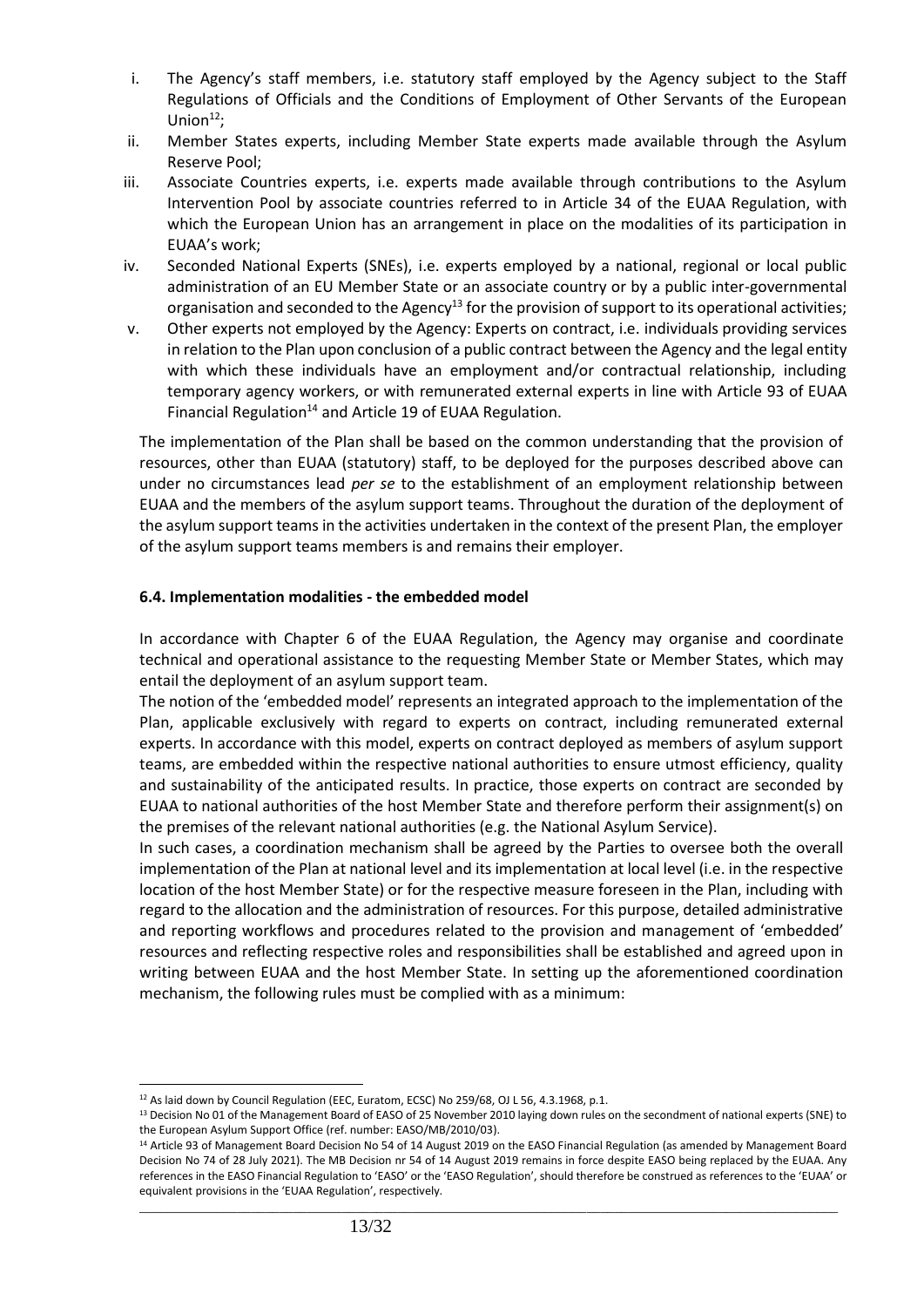(a) EUAA shall duly advise the employers of the experts on contract or the remunerated external experts themselves of their envisaged secondment to the national authorities of the host Member State before such secondment takes place;

(b) The national authority shall clearly acknowledge that they endorse the obligations and responsibilities pertaining to them as hosting authority vis-à-vis the experts on contract seconded to them;

(c) The national authority is responsible for ensuring proper working conditions for the expert on contract, and is responsible for the health, safety and security during work. EUAA may not be held liable for any breach in the Health and Safety rules that might occur in the premises of the national authorities and/or under the supervision of the national authorities.

(d) The working hours of temporary agency workers shall comply with the national legislation applicable to them (i.e. no possibility for work on Sunday or during 22.00-07.00).

## **7.0 SECURITY AND SAFETY**

The principles of EUAA's Security Governance Framework<sup>15</sup> are based on the security principles contained in the Commission's security rules. That Commission Decision 443/2013 on the security in the Commission defines that security shall be based on the principles of legality, transparency, proportionality and accountability.

The safety and security of persons participating in EUAA activities under the Plan falls under the overall legal framework of the host Member State and shall be provided by the respective authorities legally responsible and accountable for the public order and security and safety on the territory of that Member State.

EUAA will endeavor to support the identification of required security and safety measures and the implementation of those that are under its remit, both legally and functionally, in close cooperation with the MS security responsible (see relevant definition in Section 7.1 below).

To that end:

- Standard security and safety requirements, identified herewith, shall apply as a general rule.
- Specific security and safety requirements for the Plan, to be identified jointly by EUAA and the host Member State security responsible, shall be established in an annex to this plan.
- The safety and security measures shall be identified jointly on a basis of field assessment visits.

#### **7.1. Standard security requirements**

The standard security and safety requirements are rather pertaining to elements to be present in the implementation of the Plan, not to minimum security standards:

- Both the host Member State on one side and EUAA on the other shall appoint a single point of contact responsible for security matters under the Plan both at central and local level (hereafter 'security responsible').
- The host Member State shall ensure that the working conditions for the performance of the activities under the Plan are compliant with the national occupational health and safety norms and regulations.
- A pre-deployment briefing programme, drafted in close cooperation with the respective national authorities, focusing both on general security rules and awareness, as well as on specific security aspects for each deployment will be provided. With regard to the decentralised nature of deployments, the use of e-learning and other distance-based training techniques should be considered.

<sup>&</sup>lt;sup>15</sup> Decision of the Executive Director No 61 of 12 April 2021 on the Security Governance Framework.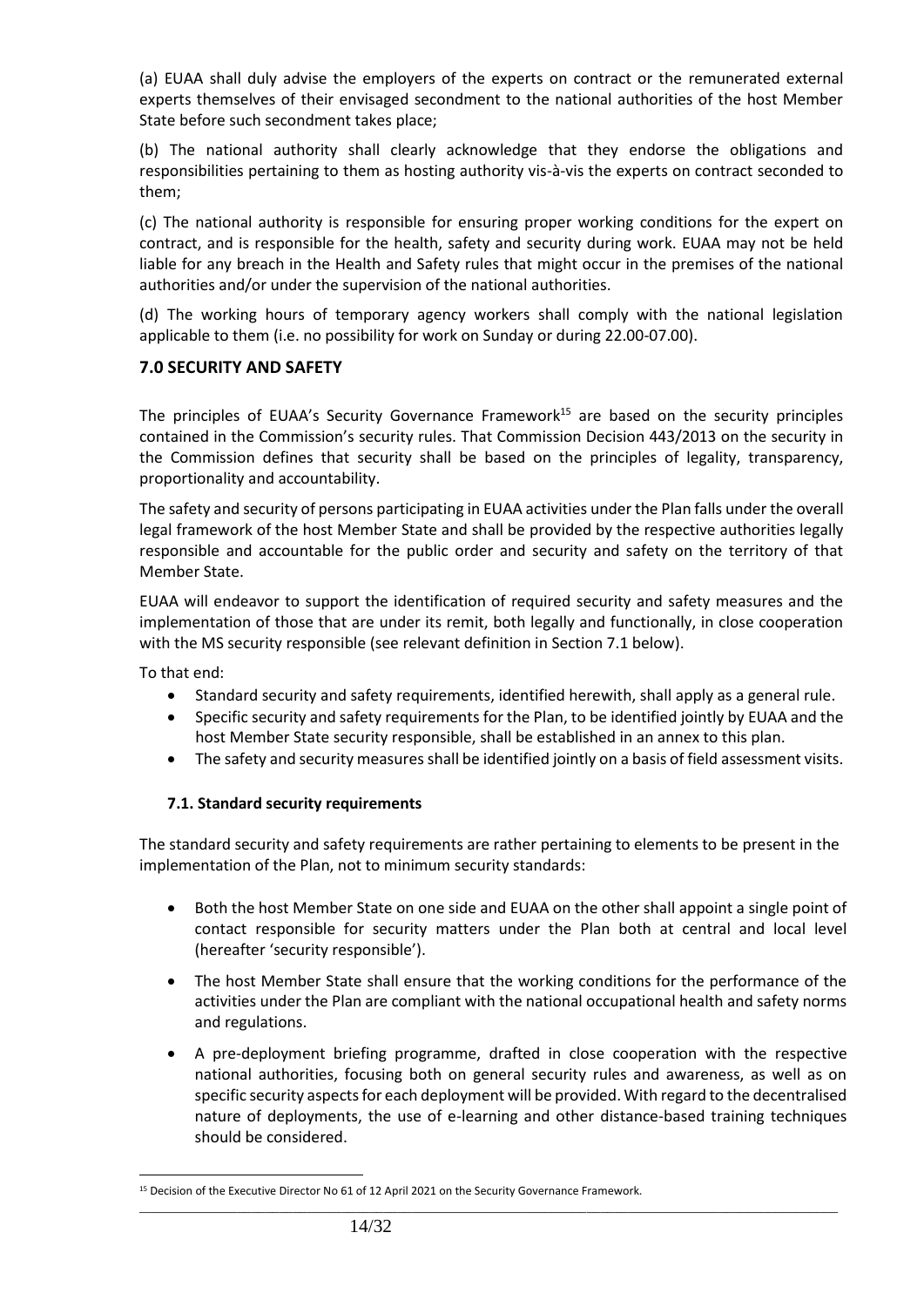- Emergency (evacuation) plan. Certain operational activities, such as operations in field locations, require that staff shall have clear guidance and training on how to evacuate quickly in case of emergencies. In a more general context, there could be a need to evacuate from the operational area as well. Emergency plans shall be drafted and maintained up-to-date by the competent authority/person(s), whereas they shall be made available to the concerned parties and exercised regularly. A security responsible shall maintain updated information on the availability of evacuation plans and routes.
- Communication tools. As considered relevant by the EUAA Security sector, EUAA operational staff shall have access to independent radio communication equipment. If possible, the equipment shall be interoperable with the local law enforcement in charge of the security of the operation.
- Security of information. Sensitive non-classified and classified information shall be protected adequately, in accordance with the applicable legal framework<sup>16</sup>. EUAA's security responsible shall be involved in supporting the proper classification of relevant information.
- Security of IT and communication equipment. EUAA's IT equipment is adequately prepared to protect the information level it has been foreseen to process.
- Personal security behavior shall be included in the pre-deployment training, led by operational teams and performed for the experts during the first days of arrival to the operational area. This may refer to the EUAA Code of Conduct as well.
- Reporting security incidents from the operational area to the EUAA Headquarters is essential to ensure an overview of the overall security management is maintained.

## **7.2. Specific security and safety requirements**

Specific security and safety requirements for the implementation of the Plan shall be defined on the basis of a pre-deployment security assessment visit with the aim of identification of specific potential risks, identification of mitigation measures and communication of those measures to the Member State and involved stakeholders, prior to the deployment of asylum support teams.

#### **7.3. Suspension of operational activities on security and safety grounds**

EUAA reserves the right to suspend operational activities on the basis of current risk assessment(s), while keeping informed the host Member State on the findings and identified mitigating measures required for resumption**.**

The host Member State may also suspend temporarily, in whole or in part, the implementation of operational activities in case of serious imminent safety and security incidents, developments, or as mitigating or preventive measures or direct threats to personnel, activities or physical presence. The EUAA Plan Coordinator and the EUAA security responsible shall be informed without delay.

The Parties will agree on conditions for resumption as soon as possible.

#### **7.4. Security incident reporting**

Any participant<sup>17</sup> in EUAA's operational activities who becomes aware of  $a(n)$  (impending) incident related to the security and safety of persons, assets or premises is obliged to report the matter to the Executive Director of EUAA and to the Host Member State Coordinator for the Plan via the appropriate

<sup>&</sup>lt;sup>16</sup> Including, *inter alia*, the security principles contained in Commission Decision (EU, Euratom) 2015/444.

\_\_\_\_\_\_\_\_\_\_\_\_\_\_\_\_\_\_\_\_\_\_\_\_\_\_\_\_\_\_\_\_\_\_\_\_\_\_\_\_\_\_\_\_\_\_\_\_\_\_\_\_\_\_\_\_\_\_\_\_\_\_\_\_\_\_\_\_\_\_\_\_\_\_\_\_\_\_\_\_\_\_\_\_\_\_\_\_\_\_\_\_\_\_\_\_\_\_\_\_  $17$  The 'participants in EUAA's operational activities' are to be construed as persons deployed to asylum support teams ('AST') referred to in Section 6.3. of the Plan.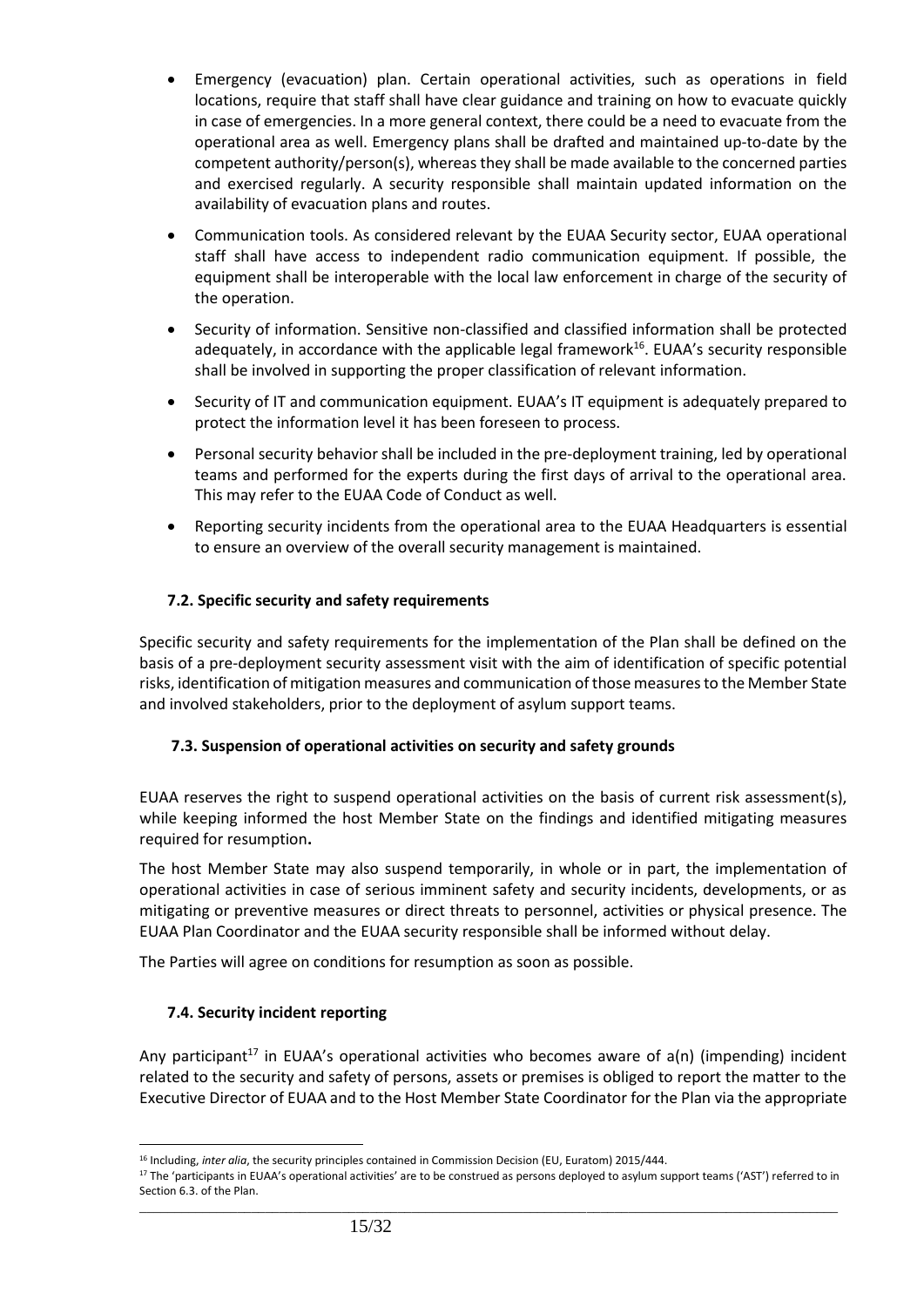channel: security incidents operations@euaa.europa.eu. Such an incident is to be reported using the **Security Incident Report Form (Annex III)**.

## **8.0. COMMUNICATION**

The Executive Director will appoint one expert from the Agency's staff to act or to be deployed as a Coordinating Officer in accordance with Article 25 of the EUAA Regulation.

The Coordinating Officer will act as an interface between the Agency, the host Member State, and experts participating in asylum support teams, and will foster cooperation and coordination between the host Member State and the participating Member States.

The Coordinating Officer will also monitor the correct implementation of the operational plan, act on behalf of the Agency as regards all aspects of the deployment of asylum support teams and report to the Agency on all those aspects; and report to the Executive Director where the operational plan is not adequately implemented.

The host Member State and the Coordinating Officer will manage the exchange of information concerning the tasks under the Plan.

During the implementation of this Plan, members of asylum support teams shall be briefed regularly on the current situational and operational developments to address challenges and identify improvements.

Particular attention shall be paid to the need to continuously develop, improve and make available EUAA support tools. Should such need be identified or changed during the Plan implementation, it shall be communicated to EUAA for further consideration.

EUAA will maintain close cooperation and communication with the relevant stakeholders. EUAA will also provide information to its partners (i.e. the European Commission, concerned EU Agencies, and international organisations) about the operational activities, as appropriate and in line with EUAA transparency and communication policies. The timing and content of communication with the media shall be agreed upon between EUAA and the host Member State.

Where relevant, the Parties will facilitate media coverage to ensure a wider dissemination and visibility of results.

As a publicly funded EU body, the Agency is accountable for and committed to transparency for the public resources it makes use of.

In this regard, EUAA may brand its operational activities to ensure appropriate visibility. This includes the application of fixed branding and use of visibility items, such as on, but not limited to, containers and premises, as well as in offices where the Agency provides operational and technical assistance. It also includes the branding of mobile assets which it may deploy, including vehicles.

Such branding may also include visibility clothing and materials worn by personnel deployed by the Agency in order to identify their association to, or funding by, the Agency.

In specific cases, the Agency and the respective national authority/ies may agree on co-branding of visibility clothing and/or materials, in line with the visual identity rules and guidelines of both/all parties.

\_\_\_\_\_\_\_\_\_\_\_\_\_\_\_\_\_\_\_\_\_\_\_\_\_\_\_\_\_\_\_\_\_\_\_\_\_\_\_\_\_\_\_\_\_\_\_\_\_\_\_\_\_\_\_\_\_\_\_\_\_\_\_\_\_\_\_\_\_\_\_\_\_\_\_\_\_\_\_\_\_\_\_\_\_\_\_\_\_\_\_\_\_\_\_\_\_\_\_\_

## **9.0. COOPERATION WITH OTHER STAKEHOLDERS**

#### **9.1. Cooperation with the European Commission and EURTF**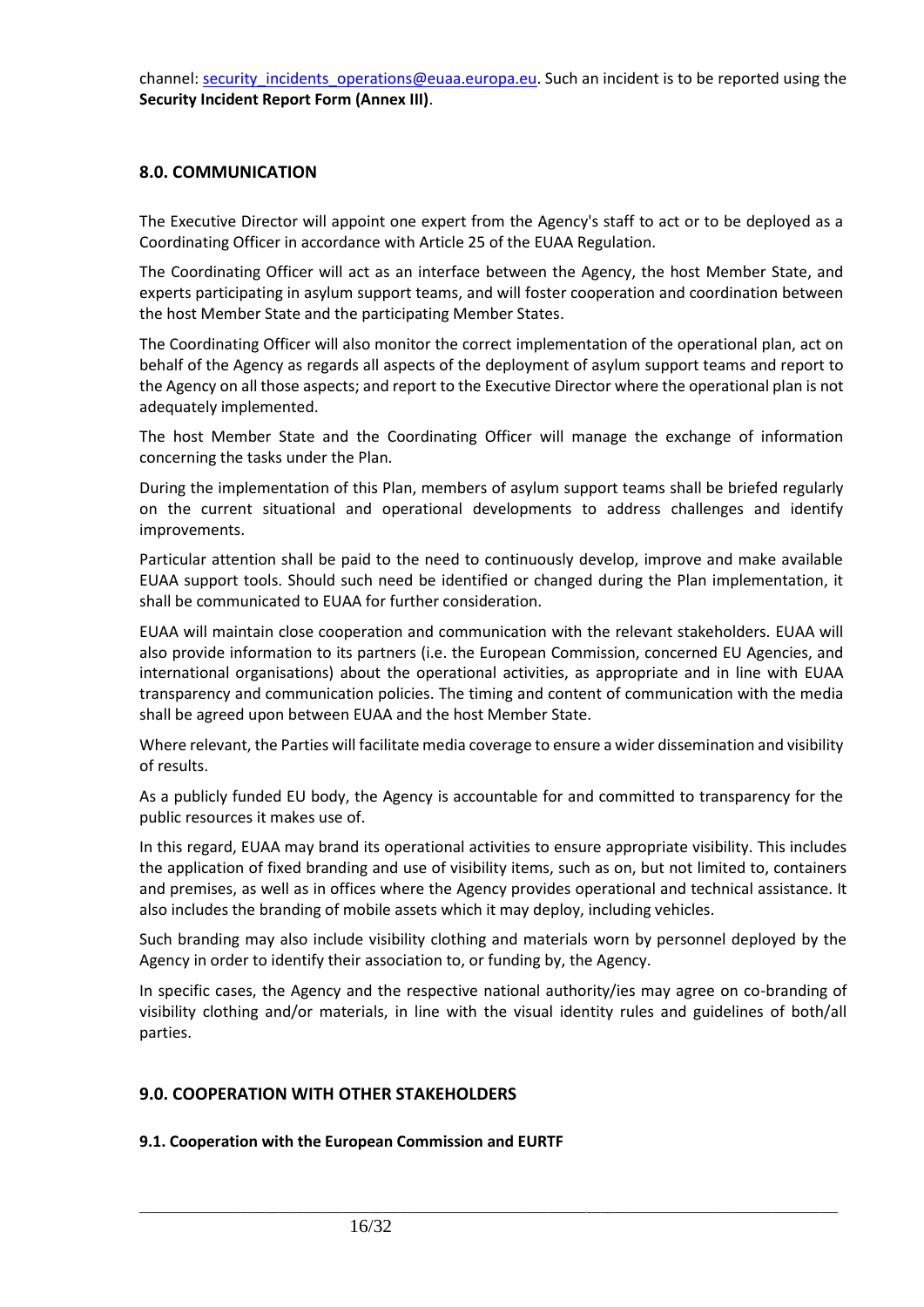All activities under this Plan will be closely coordinated with the host Member State and in close cooperation with the European Commission as well as with the other EU Agencies party to the EURTF. When relevant, EUAA will participate in EURTF coordination meetings throughout the duration of the Plan.

#### **9.2. Cooperation with UNHCR**

In accordance with Article 38 of EUAA Regulation, the Agency aims at a coherent and complementary continuation of the fruitful cooperation with UNHCR. The EUAA Coordinating Officer will liaise with the UNHCR office in the host Member State for a continuous cooperation and coordination of practical activities agreed with the host Member State under the current Plan.

#### **9.3. Cooperation with IOM**

In accordance with Article 52 of the EASO Regulation<sup>18</sup>, In July 2019 the Agency signed a working arrangement with IOM to establish a cooperation framework covering the relevant areas of common work and interest setting objectives and principles of such cooperation. Therefore, the EUAA Coordinating Officer will liaise with the IOM office in the host Member State for a continuous cooperation and coordination of practical activities agreed with the host Member State under the current Plan and in accordance with the working arrangement.

<sup>&</sup>lt;sup>18</sup> Reference to Article 52 of the EASO Regulation shall be construed as reference to Article 38 of the EUAA Regulation.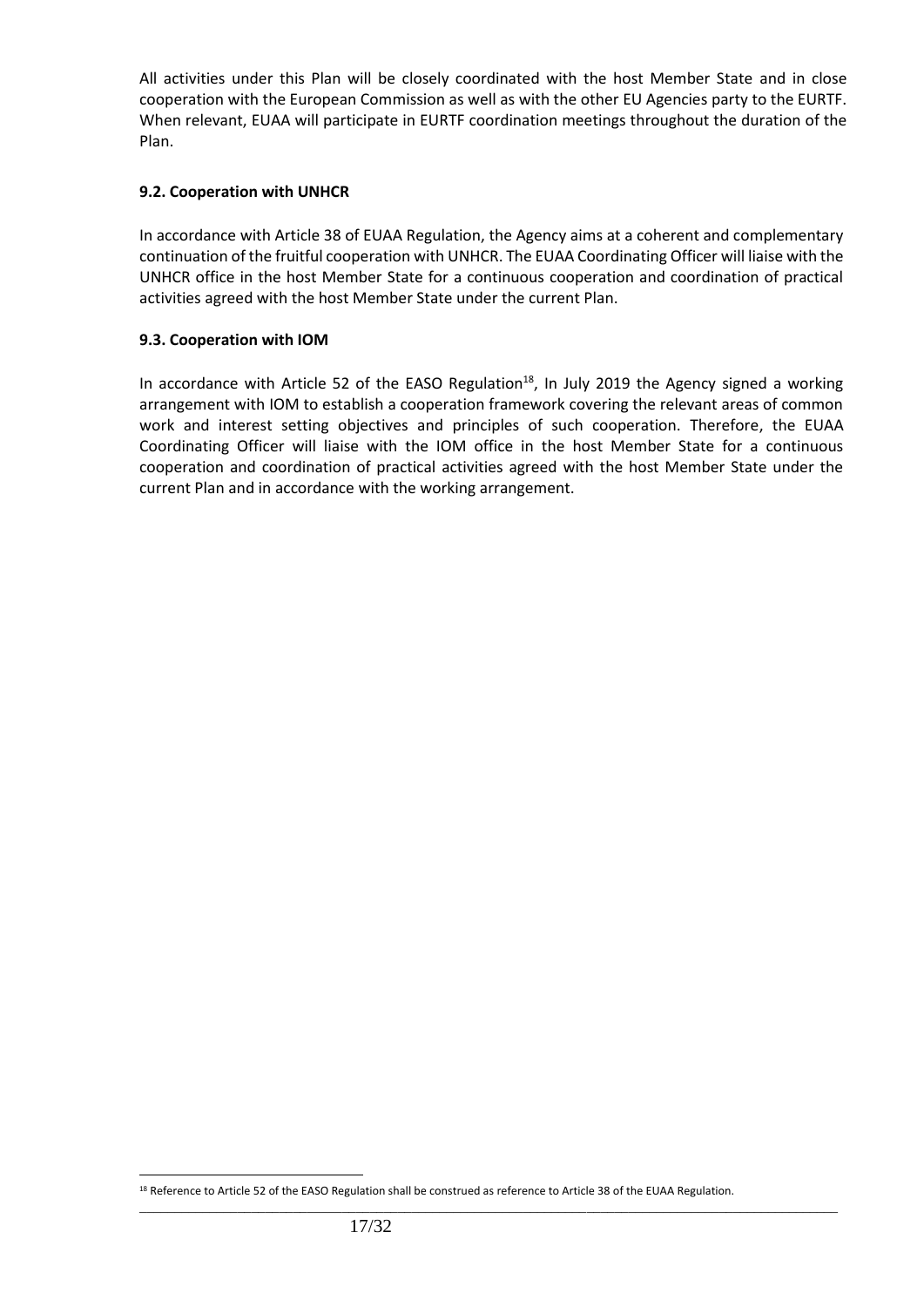| <b>Measure EL AS 1: Asylum Support</b>                                                                                  |                                                                                                                                                                                                                                                                                                                                        |  |
|-------------------------------------------------------------------------------------------------------------------------|----------------------------------------------------------------------------------------------------------------------------------------------------------------------------------------------------------------------------------------------------------------------------------------------------------------------------------------|--|
| Expected Outcome: Enhanced capacity of the Greek authorities in processing asylum applications<br>in line with the CEAS |                                                                                                                                                                                                                                                                                                                                        |  |
| <b>Responsible Authority(ies)/Main</b><br><b>National Partner(s)</b>                                                    | Services of the Ministry of Migration policy and Asylum<br>(MoMA)                                                                                                                                                                                                                                                                      |  |
|                                                                                                                         | <b>General Secretariat for Migration Policy</b>                                                                                                                                                                                                                                                                                        |  |
|                                                                                                                         | Greek Asylum Service (GAS)<br>lo                                                                                                                                                                                                                                                                                                       |  |
|                                                                                                                         | Appeals Authority (AA)                                                                                                                                                                                                                                                                                                                 |  |
|                                                                                                                         | Special Secretariat for the protection of Unaccompanied<br>Minors (SSPUAM)                                                                                                                                                                                                                                                             |  |
|                                                                                                                         | Department of Asylum and Reception Legal Assistance<br>lo                                                                                                                                                                                                                                                                              |  |
| <b>Operational Preconditions</b>                                                                                        | In addition to the Plan Coordinator and the Measure<br>Coordinators mentioned under 6.1, the Greek authorities<br>appoint focal points for each sub-measure to liaise with EUAA<br>and ensure effective operational coordination, implementation<br>and monitoring.                                                                    |  |
|                                                                                                                         | Joint standard operating procedures are established, and<br>regular coordination meetings are held among concerned<br>representatives of national authorities and with EUAA to<br>ensure efficient collaboration at national level, including<br>mainland and islands.                                                                 |  |
|                                                                                                                         | Quarterly Measure Steering Committee meetings are held<br>between EUAA and the beneficiary national authorities, to<br>ensure effective operational coordination, implementation and<br>monitoring of the OP.                                                                                                                          |  |
|                                                                                                                         | A bi-directional data sharing agreement covering the<br>outputs of EUAA-deployed personnel under the performed<br>operational activities and detailed overall national data on the<br>respective statistical indicators is in place between EUAA and<br>the Greek authorities to allow measuring the impact of EUAA's<br>intervention. |  |
|                                                                                                                         | The Greek authorities make available necessary office space<br>and equipment for implementation of activities, unless<br>otherwise agreed.                                                                                                                                                                                             |  |
|                                                                                                                         | The Greek authorities finalise the timeline and modalities of<br>the transition of registration from GAS to RIS, including as<br>regards EUAA training.                                                                                                                                                                                |  |
| <b>Outputs</b>                                                                                                          | EL-AS 1.0 Support to governance, strategic planning, quality<br>and procedures                                                                                                                                                                                                                                                         |  |
|                                                                                                                         | <b>EL-AS 1.1 Support to asylum processing at first instance</b>                                                                                                                                                                                                                                                                        |  |
|                                                                                                                         | <b>EL-AS 1.2 Support to Relocation</b>                                                                                                                                                                                                                                                                                                 |  |
|                                                                                                                         | <b>EL-AS 1.3 Support to the processing of Dublin requests</b>                                                                                                                                                                                                                                                                          |  |
|                                                                                                                         | <b>EL-AS 1.4 Support to asylum processing at second instance</b>                                                                                                                                                                                                                                                                       |  |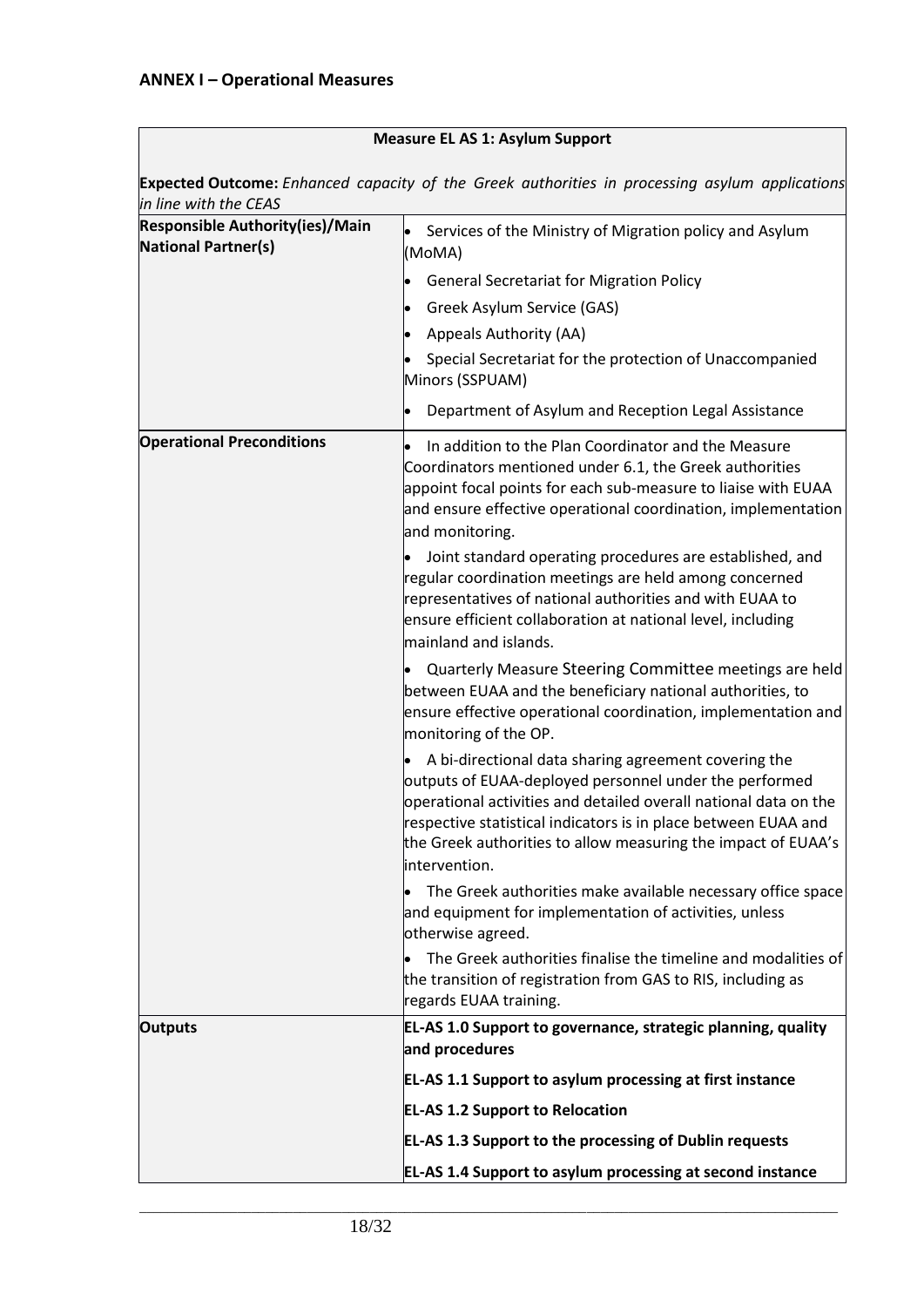| <b>Actions</b>                                                                           |                                                                                                                                                                                                                                                                                                         |
|------------------------------------------------------------------------------------------|---------------------------------------------------------------------------------------------------------------------------------------------------------------------------------------------------------------------------------------------------------------------------------------------------------|
| <b>EL-AS 1.0 Support to governance,</b><br>strategic planning, quality and<br>procedures | Support to Ministry of Migration and Asylum as well as<br>Asylum Service HQ on strategic planning and coordination<br>Support to Asylum Service HQ in the set-up and roll-out of<br>processes, SOPs and workflows, in view of establishing an<br>integrated, harmonised approach to asylum processing   |
|                                                                                          | Support in strengthening the Asylum Service in enhancing<br>the quality of its procedures, including through maintaining<br>close communication between HQ and the field on quality<br>issues, implementing quality assessment tools and organising<br>explanatory sessions and workshops               |
|                                                                                          | Support in strengthening the Asylum Service HQ on COI and<br>Country Guidance, including through the delivery of<br>information sessions and workshops                                                                                                                                                  |
|                                                                                          | Support in strengthening the Asylum Service on training and<br>coaching, including through facilitating the participation of<br>national authorities' staff in EUAA Train-the-Trainer sessions,<br>supporting and facilitating of national trainings and coaching<br>sessions, translating EUAA modules |
|                                                                                          | Support in strengthening the Legal Directorate of MoMA on<br>processing legal matters regarding the procedures of granting<br>international protection                                                                                                                                                  |
|                                                                                          | Support in enhancing the Ministry of Migration and Asylum,<br>as well as Asylum Service HQ on data management, analysis<br>and reporting capabilities, including through support to DG IT<br>of MoMA                                                                                                    |
| <b>EL-AS 1.1 Support to</b>                                                              |                                                                                                                                                                                                                                                                                                         |
| asylum processing at first instance                                                      | Support in registering applicants for international<br>protection, as well as in providing information<br>and facilitating administrative procedures                                                                                                                                                    |
|                                                                                          | Support in conducting interviews and drafting opinions<br>(face-to-face and remote)                                                                                                                                                                                                                     |
|                                                                                          | Support with the provision of interpreters<br>for registrations, interviews, information provision and other<br>activities of the Greek Asylum Service (face-to-face and<br>remote)                                                                                                                     |
|                                                                                          | Support in setting up asylum processing centres that will<br>host EUAA/GAS joint operations                                                                                                                                                                                                             |
|                                                                                          | Provided that the trend of low number of arrivals continues at<br>similar levels throughout 2022, the Agency will reduce<br>operational support, and will gradually handover to GAS. Surge<br>support will be provided when necessary.                                                                  |
| <b>EL-AS 1.2 Support to Relocation</b>                                                   | Support in coordination and harmonisation of relocation<br>activities, including the design of tools, workflows and<br>templates                                                                                                                                                                        |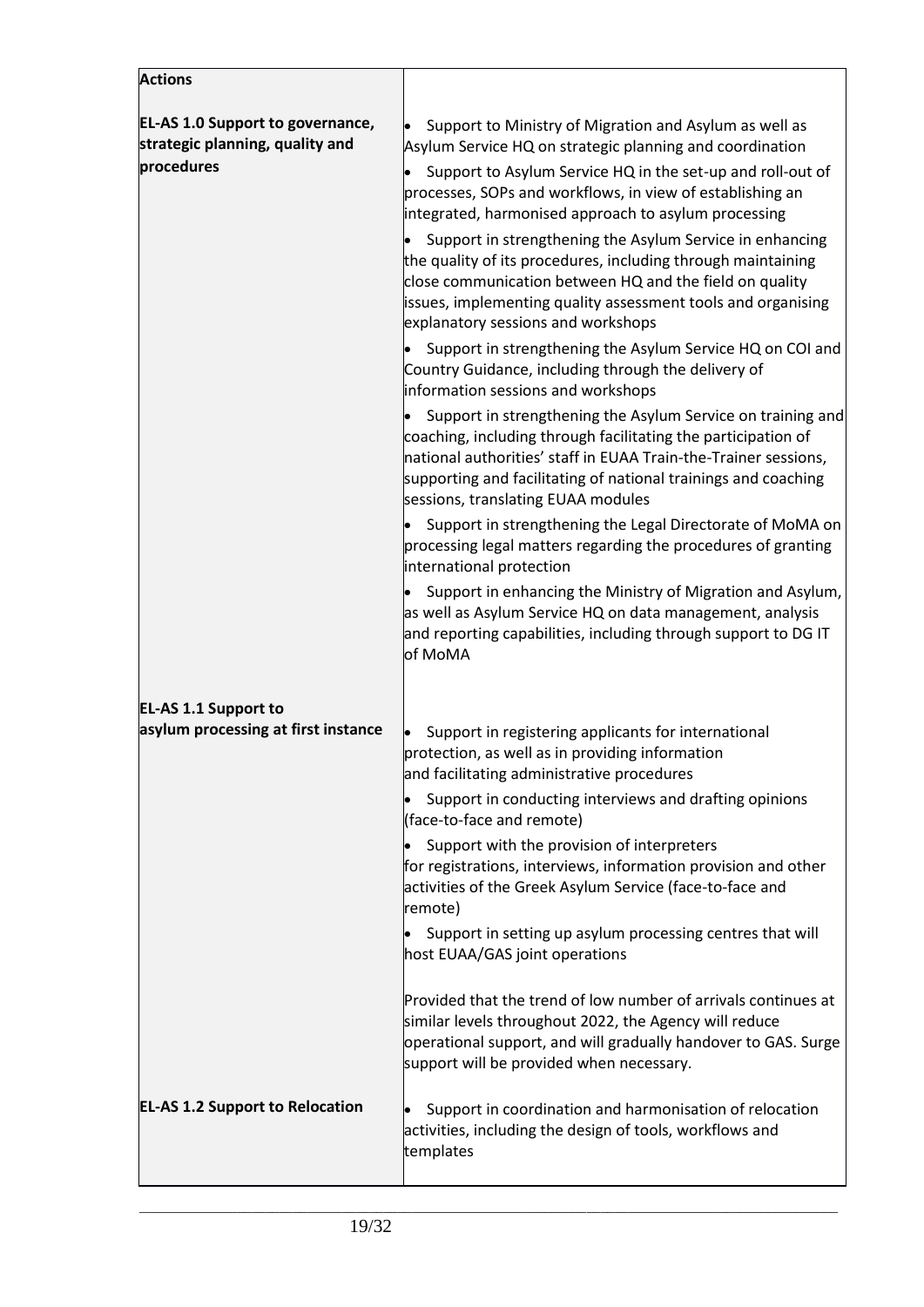|                                                                            | Delivery of relevant, including tailor-made, trainings and<br>$\bullet$                                                                                                                                             |
|----------------------------------------------------------------------------|---------------------------------------------------------------------------------------------------------------------------------------------------------------------------------------------------------------------|
|                                                                            | guidance                                                                                                                                                                                                            |
|                                                                            | Support in conducting relocation interviews and drafting<br>lassessments                                                                                                                                            |
|                                                                            | Provision of interpretation services for interviews<br>$\bullet$                                                                                                                                                    |
|                                                                            | Conducting quality reviews of relocation interviews<br>$\bullet$                                                                                                                                                    |
|                                                                            | Matching of relocation requests with Member State                                                                                                                                                                   |
|                                                                            | pledges                                                                                                                                                                                                             |
|                                                                            | Support to Member State missions, including conducting<br>additional interviews and providing interpretation, if<br>requested                                                                                       |
|                                                                            | Other support, in accordance with SOPs                                                                                                                                                                              |
|                                                                            | The ongoing relocation schemes are expected to draw to a<br>close in the course of 2022. In case of additional relocation<br>needs or any resettlement needs, appropriate support will be<br>provided.              |
| <b>EL-AS 1.3 Support to the processing</b>                                 |                                                                                                                                                                                                                     |
| of Dublin requests                                                         |                                                                                                                                                                                                                     |
|                                                                            | Support in processing outgoing requests and information<br>requests                                                                                                                                                 |
|                                                                            | Support in processing incoming requests only after                                                                                                                                                                  |
|                                                                            | agreement on SOPs, training, tools and reporting                                                                                                                                                                    |
|                                                                            | Support in enhancing processing capacity for transfers<br>$\bullet$                                                                                                                                                 |
|                                                                            | Provision of interpretation services for<br>information provision and other activities of the Dublin Unit<br>(face face-to- face and remote)                                                                        |
| <b>EL-AS 1.4 Support to asylum</b>                                         |                                                                                                                                                                                                                     |
| processing at second instance                                              |                                                                                                                                                                                                                     |
|                                                                            | Support in the preparation of essays for the Appeals<br>Committees, including COI research                                                                                                                          |
|                                                                            | Support in strengthening the Appeals Authority through<br>professional development activities targeting judges and<br>staff (rapporteurs, statisticians and operational staff), as well<br>as COI country briefings |
|                                                                            | Support in the preparation of files for the Appeals<br>Committees                                                                                                                                                   |
|                                                                            | Support in enhancing the Appeals Authority data<br>$\bullet$<br>management, analysis and reporting                                                                                                                  |
|                                                                            | Ad-hoc support with the provision of interpreters for<br>$\bullet$<br>hearings and other activities of the Appeals Authority                                                                                        |
| <b>Inputs</b>                                                              | Indicative resources:                                                                                                                                                                                               |
| <b>EL-AS 1.0 Support to governance,</b><br>strategic planning, quality and | Deployment of asylum support teams:                                                                                                                                                                                 |
| procedures                                                                 | Field Support Officer: 3                                                                                                                                                                                            |
|                                                                            | Finance Assistants: 1                                                                                                                                                                                               |
|                                                                            | <b>Operations Assistant-ICT: 1</b><br>Quality Officers: 9                                                                                                                                                           |
|                                                                            |                                                                                                                                                                                                                     |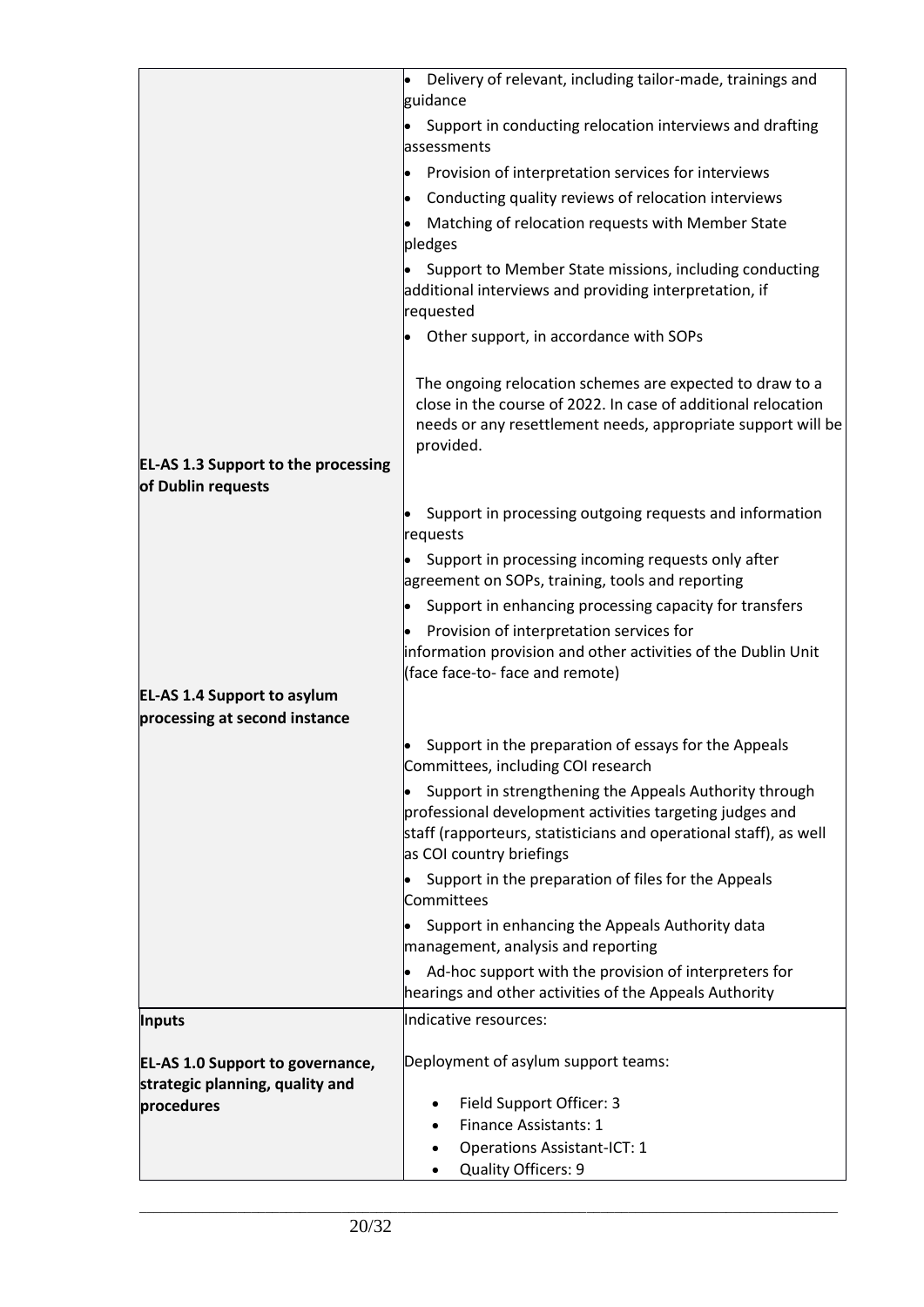|                                                                     | <b>COI Researchers: 2</b><br>$\bullet$<br><b>Statistics Assistant: 1</b><br><b>Operations Assistant: 2</b><br>Case Analysts: 5<br>Support to the Legal Directorate of MoMA<br>Legal Officers: 2<br>Support to DG IT:<br><b>Statistics Assistants: 6</b><br>ICT Assistants: 10                                 |
|---------------------------------------------------------------------|---------------------------------------------------------------------------------------------------------------------------------------------------------------------------------------------------------------------------------------------------------------------------------------------------------------|
| <b>EL-AS 1.1 Support to asylum</b><br>processing at first instance  | Deployment of asylum support teams:<br>Caseworkers: 70<br>Team Leaders: 14 (a Team Leader may have up to<br>maximum 5 Caseworkers in his/her team)                                                                                                                                                            |
|                                                                     | Depending on operational needs/caseload, the deployment of<br>CWs and TLs to be reduced and replaced when needed with<br>surge capacity.                                                                                                                                                                      |
|                                                                     | Registration/Administrative/Information<br>Provision Assistants: maximum of 80, based on needs<br>and consistent with the transition of the task from GAS<br>to RIS<br>Coordination personnel (Field Support Officer/ICT): 2<br>A total of 100 interpreters to cover the needs of sub-<br>measure 1.1 and 4.1 |
|                                                                     | EUAA support to interpretation will be gradually phased<br>out during the programming period with a view to allowing the<br>hand-over to Greek authorities.                                                                                                                                                   |
| <b>EL-AS 1.2 Support to Relocation</b>                              | Ad hoc deployment of caseworkers and team leaders via the<br>EUAA surge team.<br>Ad hoc provision of interpretation services, according to needs.                                                                                                                                                             |
| <b>EL-AS 1.3 Support to the processing</b><br>of Dublin requests    | Deployment of asylum support teams:<br>Dublin Experts: 12<br><b>Dublin Operations Assistants: 9</b><br><b>Statistics Assistant: 1</b>                                                                                                                                                                         |
|                                                                     | Provision of interpretation services: 5 interpreters                                                                                                                                                                                                                                                          |
| <b>EL-AS 1.4 Support to asylum</b><br>processing at second instance | Deployment of asylum support teams:<br>Rapporteurs: 9<br>Statisticians: 2<br>Planning Officer: 1<br>$\bullet$<br>Operations/Administrative Assistants: 6                                                                                                                                                      |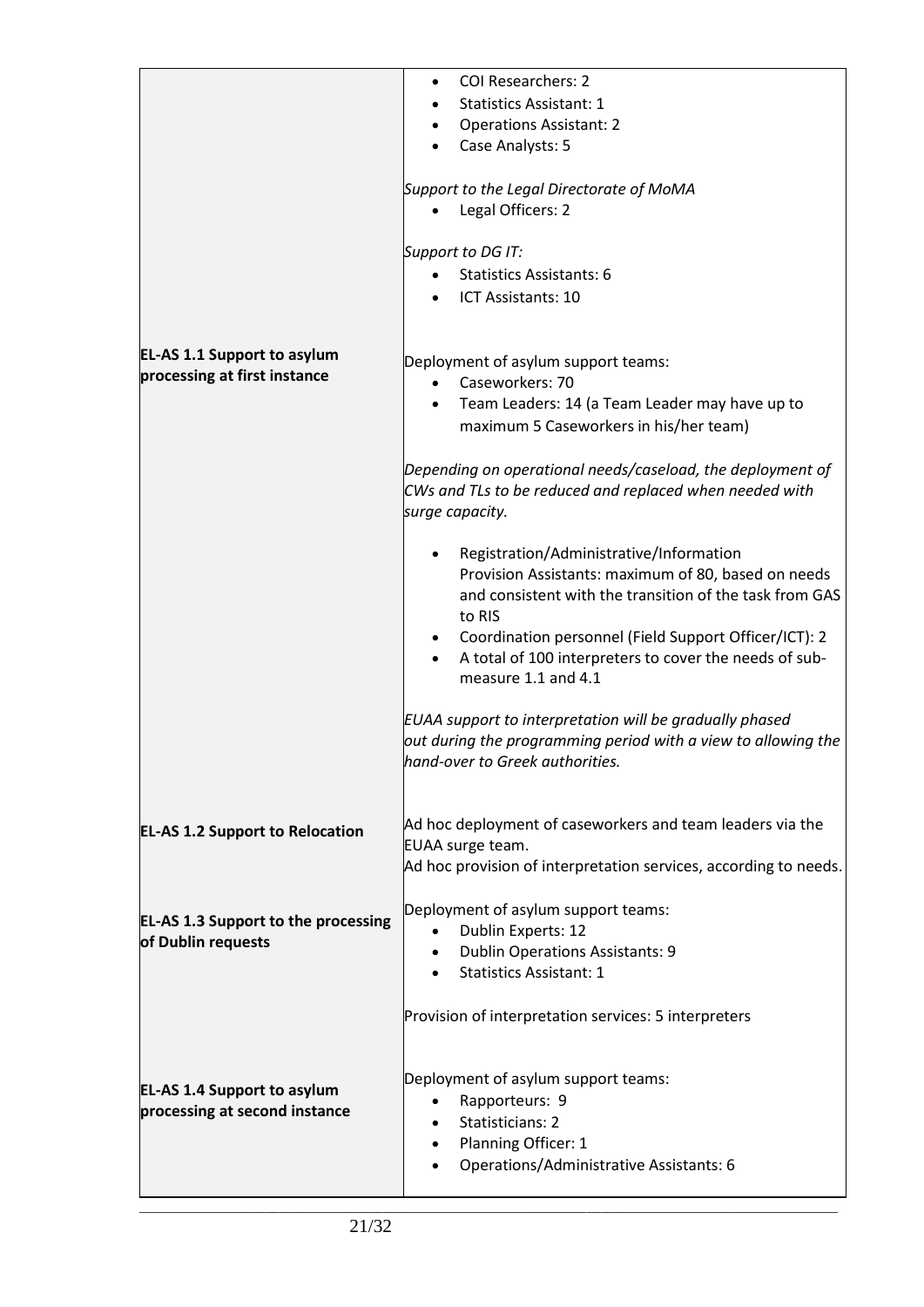| <b>Horizontal</b> | Conditional on an agreement between EUAA and Greek<br>authorities and subject to budget availability for the present<br>Operational Plan material and operational support by the<br>Agency could include inter alia provision of equipment, works,<br>services, communication/promotional materials, costs for<br>trainings/meetings/workshops, infrastructure costs, IT |
|-------------------|--------------------------------------------------------------------------------------------------------------------------------------------------------------------------------------------------------------------------------------------------------------------------------------------------------------------------------------------------------------------------|
|                   | equipment, office supplies and others where required for the<br>joint EUAA and national authorities' activities                                                                                                                                                                                                                                                          |

|                                                                                                                         | <b>Measure EL-REC 2: Reception Support</b>                                                                                                                                                                                                                                                                                                                                                                                 |  |
|-------------------------------------------------------------------------------------------------------------------------|----------------------------------------------------------------------------------------------------------------------------------------------------------------------------------------------------------------------------------------------------------------------------------------------------------------------------------------------------------------------------------------------------------------------------|--|
| Expected Outcome: Enhanced capacity of the Greek authorities in providing reception conditions in line<br>with the CEAS |                                                                                                                                                                                                                                                                                                                                                                                                                            |  |
| <b>Responsible Authority(ies)/Main</b><br><b>National Partner(s)</b>                                                    | Services of Ministry of Migration and Asylum (MoMA)<br>General Secretariat for the Reception of Asylum Seekers<br>$\bullet$<br>Reception and Identification Service (RIS)<br>Department of Asylum and Reception Legal Assistance<br>National Centre for Social Solidarity (EKKA): National<br>$\bullet$<br>Referral Mechanism (NRM) for the identification and referral<br>of victims of trafficking in human beings (THB) |  |
| <b>Operational Preconditions</b>                                                                                        | In addition to the Plan Coordinator and the Measure<br>Coordinators mentioned under 6.1, the Greek authorities<br>appoint focal points for each sub-measure to liaise with EUAA<br>and ensure effective operational coordination, implementation<br>and monitoring.                                                                                                                                                        |  |
|                                                                                                                         | Joint standard operating procedures are established, and<br>regular coordination meetings are held among concerned<br>representatives of national authorities and with EUAA to<br>ensure efficient collaboration at national level, including<br>mainland and islands.                                                                                                                                                     |  |
|                                                                                                                         | Quarterly Measure Steering Committee meetings are held<br>between EUAA and the beneficiary national authorities to<br>ensure effective operational coordination, implementation and<br>monitoring of the OP.                                                                                                                                                                                                               |  |
|                                                                                                                         | A two-way data sharing agreement covering the outputs of<br>EUAA-deployed personnel under the performed operational<br>activities and detailed overall national data on the respective<br>statistical indicators is in place between EUAA and the Greek<br>authorities to allow measuring the impact of EUAA's<br>intervention.                                                                                            |  |
|                                                                                                                         | The Greek authorities make available necessary office<br>space and equipment for implementation of activities, unless<br>otherwise agreed.                                                                                                                                                                                                                                                                                 |  |
|                                                                                                                         | The Greek authorities finalise the timeline and modalities<br>of the transition of registration from GAS to RIS, including<br><b>EUAA</b> training.                                                                                                                                                                                                                                                                        |  |
|                                                                                                                         | The national authorities have transposed the Temporary<br>Protection Directive into national law.                                                                                                                                                                                                                                                                                                                          |  |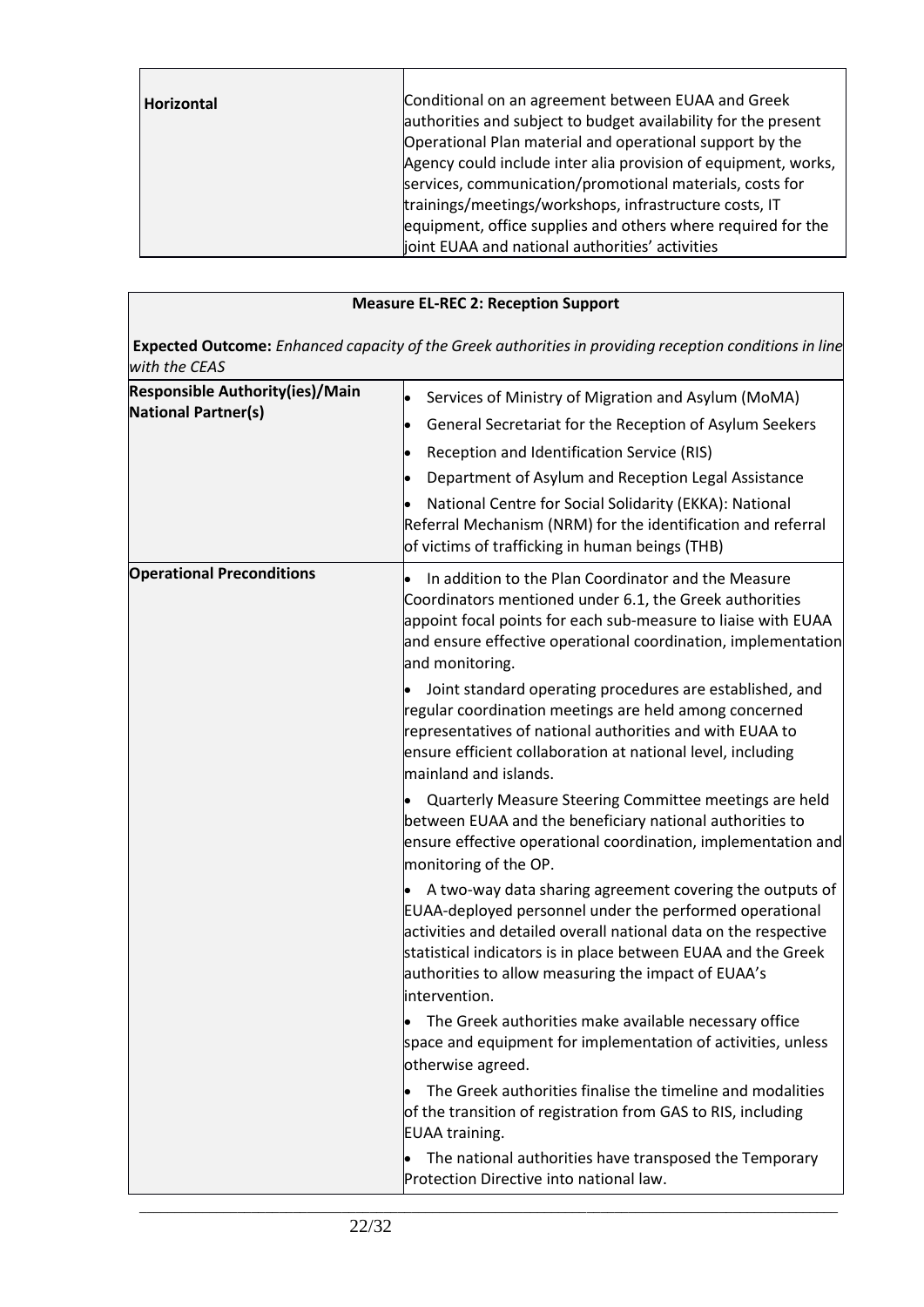| <b>Outputs</b>                                                                                      | <b>EL-REC 2.0 Support to Reception governance, strategic</b><br>planning, quality and procedures                                                                                                                                                  |
|-----------------------------------------------------------------------------------------------------|---------------------------------------------------------------------------------------------------------------------------------------------------------------------------------------------------------------------------------------------------|
|                                                                                                     | <b>EL-REC 2.1 Support to First-Line Reception</b>                                                                                                                                                                                                 |
|                                                                                                     | <b>EL-REC 2.2 Support to Second-Line Reception</b>                                                                                                                                                                                                |
|                                                                                                     | <b>EL-REC 2.3 Support to community engagement in reception</b>                                                                                                                                                                                    |
| <b>Actions</b>                                                                                      |                                                                                                                                                                                                                                                   |
| <b>EL-REC 2.0 Support to Reception</b><br>governance, strategic planning,<br>quality and procedures | Support to the Ministry of Migration and Asylum and RIS on<br>strategic planning and coordination, including through:<br>the development and implementation of a national<br>$\bullet$<br>reception strategy and contingency plan                 |
|                                                                                                     | joint coordination mechanism between HQ and field on<br>thematic areas of EUAA support (technical working groups)                                                                                                                                 |
|                                                                                                     | the development and implementation of tools for<br>$\bullet$<br>enhanced coordination, planning and monitoring of funding<br>and procurement                                                                                                      |
|                                                                                                     | • Support to RIS HQ on procedures and training, including<br>through:                                                                                                                                                                             |
|                                                                                                     | development and roll-out of SOPs, guidance<br>and<br>$\bullet$<br>operational tools, including through the operation of the<br>queries desk                                                                                                       |
|                                                                                                     | facilitating the participation of national authorities in EUAA<br>Train-the-Trainer sessions; supporting and facilitating national<br>trainings; strengthening the training roster; supporting<br>training development; translating EUAA modules. |
|                                                                                                     | Support at central level on reception centre/site<br>management, including:                                                                                                                                                                       |
|                                                                                                     | site planning and design of reception centres, according to<br>FUAA Guidance                                                                                                                                                                      |
|                                                                                                     | $\bullet$ development and roll-out of a self-monitoring mechanism<br>for reception, including training and capacity-building                                                                                                                      |
|                                                                                                     | • consolidation and roll-out of a comprehensive Information<br>Management (IM) mechanism regarding the population of<br>residents in reception centres                                                                                            |
|                                                                                                     | · development and roll-out of operational framework on<br>communication and information provision to residents in<br>reception centres development and roll-out of<br>site<br>management tools, including for shelter allocation and<br>logistics |
|                                                                                                     | • support to referrals, transfers, ESTIA accommodation and<br>cash assistance schemes                                                                                                                                                             |
|                                                                                                     | Support in strengthening the capacity of RIS on case<br>management, including through:                                                                                                                                                            |
|                                                                                                     | • develop of the operational framework for case managers in<br>reception centres and coordination in the roll-out of the<br>scheme                                                                                                                |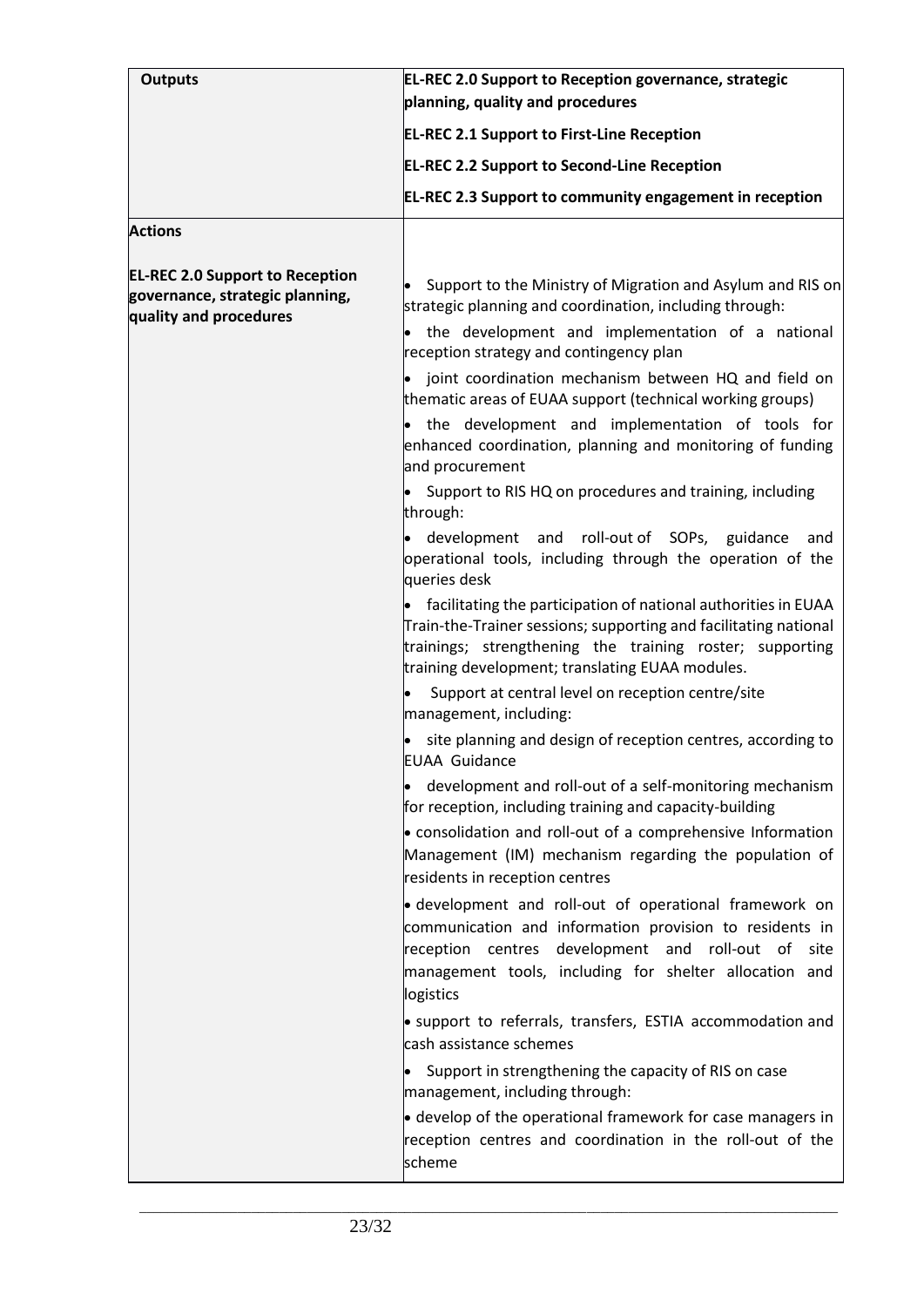|                                                                   | Support EKKA in delivering training on trafficking in human<br>beings                                                                                                                                                                                                                |
|-------------------------------------------------------------------|--------------------------------------------------------------------------------------------------------------------------------------------------------------------------------------------------------------------------------------------------------------------------------------|
|                                                                   | Support in site management                                                                                                                                                                                                                                                           |
| <b>EL-REC 2.1 Support to First-Line</b><br><b>Reception</b>       | Support in the roll-out of a comprehensive Information<br>Management (IM) system for the population of residents in<br>reception centres                                                                                                                                             |
|                                                                   | Support in communication and information provision (CIP)                                                                                                                                                                                                                             |
|                                                                   | Support in vulnerability identification, assessment and<br>referrals, including in child protection and UAC administrative<br>procedures and reception                                                                                                                               |
|                                                                   | Support in the set-up and roll-out of a case management<br>system in the first-line reception system, which aims to ensure<br>identification of needs, referral and follow up for residents                                                                                          |
|                                                                   | After the transfer of the task from GAS to RIS is concluded<br>in each relevant location, support in the registration of<br>applicants                                                                                                                                               |
|                                                                   | Support for the identification, referral and follow up of<br>Dublin cases                                                                                                                                                                                                            |
|                                                                   | Support for continuous coordination with SSPUAM<br>regarding UACs in RICs, including rapid referral of cases<br>requiring urgent action                                                                                                                                              |
|                                                                   | Provision of interpretation services                                                                                                                                                                                                                                                 |
| <b>REC 2.2 Support to Second-Line</b>                             | • Support in site management                                                                                                                                                                                                                                                         |
| <b>Reception</b>                                                  | $\bullet$ Support in the roll-out of a comprehensive Information<br>Management (IM) system for the population of residents in<br>reception centres                                                                                                                                   |
|                                                                   | $\bullet$ Support in communication and information provision (CIP)                                                                                                                                                                                                                   |
|                                                                   | • Support in the set-up and roll-out of a case management<br>system in the second-line reception system, which aims to<br>ensure identification of needs, referral and follow up for<br><b>residents</b>                                                                             |
|                                                                   | $\bullet$ After the transfer of the task from GAS to RIS is concluded in<br>each relevant location, support in the registration of applicants                                                                                                                                        |
|                                                                   | $\bullet$ Support for continuous coordination with SSPUAM regarding<br>UACs in LTACs, including rapid referral of cases requiring<br>urgent action                                                                                                                                   |
|                                                                   | • Support with the operation of Asylum<br>Processing<br>Clusters/Interview Rooms for remote asylum interviews                                                                                                                                                                        |
|                                                                   | • Provision of interpretation services to RIS                                                                                                                                                                                                                                        |
| <b>EL-REC 2.3 Support to community</b><br>engagement in reception | • Support to MoMA on the development and implementation<br>of a national pre-integration strategy, including coordination<br>of projects and communication activities related to early<br>community engagement and skills development of applicants<br>residing in reception centres |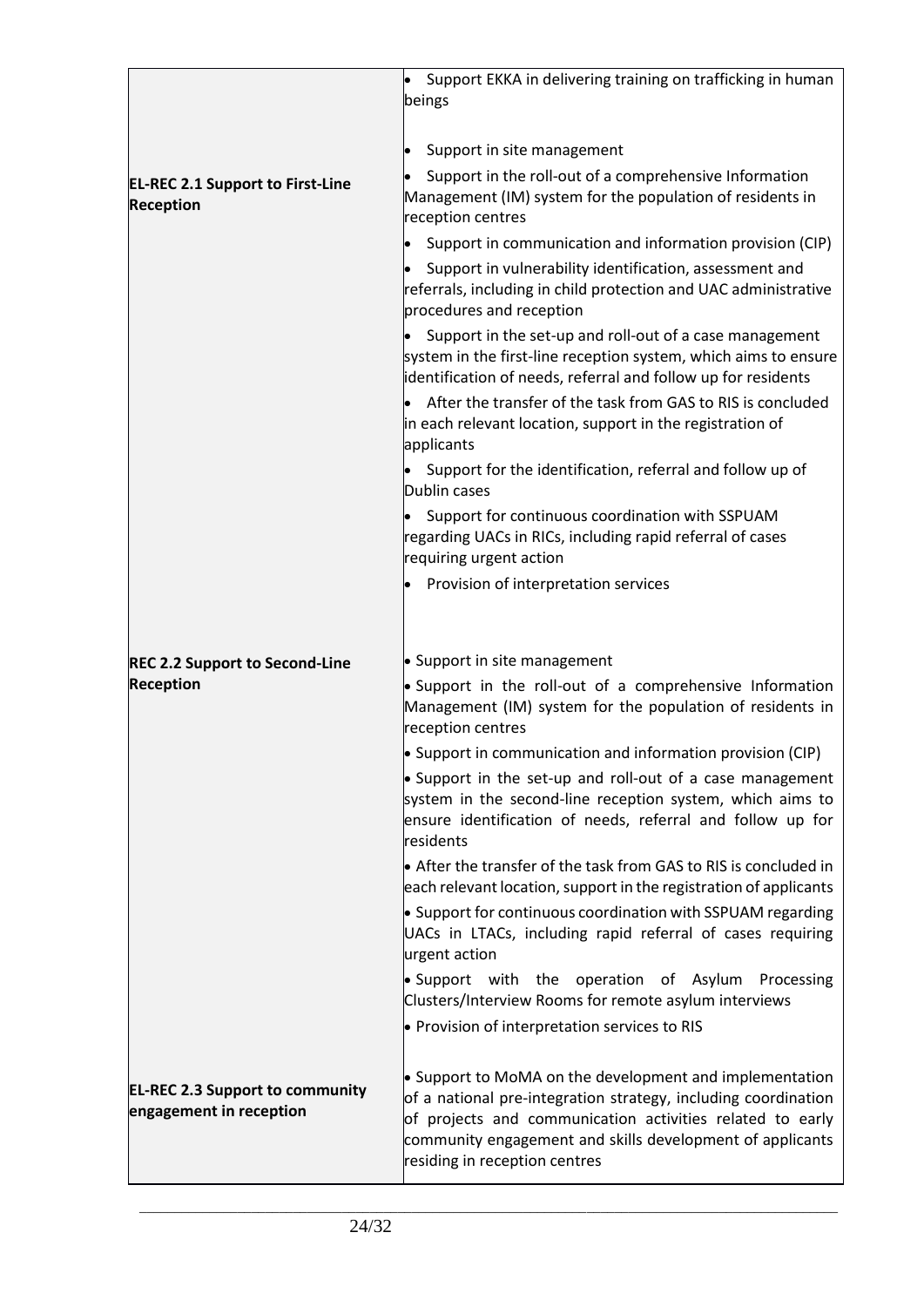| <b>EL-REC 2.0 Support to Reception</b><br>Deployment of asylum support teams:<br>governance, strategic planning,<br>quality and procedures<br>Strategic planning and coordination:<br><b>Reception Officers: 2</b><br>$\bullet$<br><b>Business Analysts: 2</b><br><b>Reception Assistants: 24</b><br><b>Statistics Assistants: 1</b><br><b>Administrative Assistants: 12</b><br><b>Procurement Assistants: 2</b><br>Procedures and training:<br>Legal Officers: 7<br>$\bullet$<br><b>Training Support Officers: 2</b><br>Reception centre/site management:<br>Reception Assistants - Monitoring: 8<br>$\bullet$<br>Civil/Construction Engineers: 6<br>Logistics Assistants: 4<br>$\bullet$<br>Reception Assistants - Transfers: 2<br>$\bullet$<br>Reception Assistants - Accommodation: 1<br>$\bullet$ |
|--------------------------------------------------------------------------------------------------------------------------------------------------------------------------------------------------------------------------------------------------------------------------------------------------------------------------------------------------------------------------------------------------------------------------------------------------------------------------------------------------------------------------------------------------------------------------------------------------------------------------------------------------------------------------------------------------------------------------------------------------------------------------------------------------------|
|                                                                                                                                                                                                                                                                                                                                                                                                                                                                                                                                                                                                                                                                                                                                                                                                        |
|                                                                                                                                                                                                                                                                                                                                                                                                                                                                                                                                                                                                                                                                                                                                                                                                        |
|                                                                                                                                                                                                                                                                                                                                                                                                                                                                                                                                                                                                                                                                                                                                                                                                        |
|                                                                                                                                                                                                                                                                                                                                                                                                                                                                                                                                                                                                                                                                                                                                                                                                        |
|                                                                                                                                                                                                                                                                                                                                                                                                                                                                                                                                                                                                                                                                                                                                                                                                        |
|                                                                                                                                                                                                                                                                                                                                                                                                                                                                                                                                                                                                                                                                                                                                                                                                        |
|                                                                                                                                                                                                                                                                                                                                                                                                                                                                                                                                                                                                                                                                                                                                                                                                        |
|                                                                                                                                                                                                                                                                                                                                                                                                                                                                                                                                                                                                                                                                                                                                                                                                        |
|                                                                                                                                                                                                                                                                                                                                                                                                                                                                                                                                                                                                                                                                                                                                                                                                        |
|                                                                                                                                                                                                                                                                                                                                                                                                                                                                                                                                                                                                                                                                                                                                                                                                        |
|                                                                                                                                                                                                                                                                                                                                                                                                                                                                                                                                                                                                                                                                                                                                                                                                        |
|                                                                                                                                                                                                                                                                                                                                                                                                                                                                                                                                                                                                                                                                                                                                                                                                        |
|                                                                                                                                                                                                                                                                                                                                                                                                                                                                                                                                                                                                                                                                                                                                                                                                        |
|                                                                                                                                                                                                                                                                                                                                                                                                                                                                                                                                                                                                                                                                                                                                                                                                        |
|                                                                                                                                                                                                                                                                                                                                                                                                                                                                                                                                                                                                                                                                                                                                                                                                        |
|                                                                                                                                                                                                                                                                                                                                                                                                                                                                                                                                                                                                                                                                                                                                                                                                        |
| <b>Information Management Assistants: 5</b><br>$\bullet$                                                                                                                                                                                                                                                                                                                                                                                                                                                                                                                                                                                                                                                                                                                                               |
|                                                                                                                                                                                                                                                                                                                                                                                                                                                                                                                                                                                                                                                                                                                                                                                                        |
| Case management:                                                                                                                                                                                                                                                                                                                                                                                                                                                                                                                                                                                                                                                                                                                                                                                       |
| Reception Assistants - Vulnerability: 3                                                                                                                                                                                                                                                                                                                                                                                                                                                                                                                                                                                                                                                                                                                                                                |
| Support to the Legal Department of MoMA<br>Legal Officers: 3                                                                                                                                                                                                                                                                                                                                                                                                                                                                                                                                                                                                                                                                                                                                           |
| Support to EKKA                                                                                                                                                                                                                                                                                                                                                                                                                                                                                                                                                                                                                                                                                                                                                                                        |
| <b>Training Support Officers: 2</b>                                                                                                                                                                                                                                                                                                                                                                                                                                                                                                                                                                                                                                                                                                                                                                    |
| Support to the Special Service for Coordination and<br>Management of Migration and Internal Affairs Programmes                                                                                                                                                                                                                                                                                                                                                                                                                                                                                                                                                                                                                                                                                         |
| Funding Experts: 6<br><b>EL-REC 2.1 Support to First-Line</b><br><b>Reception</b>                                                                                                                                                                                                                                                                                                                                                                                                                                                                                                                                                                                                                                                                                                                      |
| Deployment of asylum support teams:                                                                                                                                                                                                                                                                                                                                                                                                                                                                                                                                                                                                                                                                                                                                                                    |
| Reception Assistants - Site Management: 17                                                                                                                                                                                                                                                                                                                                                                                                                                                                                                                                                                                                                                                                                                                                                             |
| Reception Assistants - Transfers: 5                                                                                                                                                                                                                                                                                                                                                                                                                                                                                                                                                                                                                                                                                                                                                                    |
| Legal Officers: 11<br>$\bullet$                                                                                                                                                                                                                                                                                                                                                                                                                                                                                                                                                                                                                                                                                                                                                                        |
| Logistics Assistants: 4<br>$\bullet$                                                                                                                                                                                                                                                                                                                                                                                                                                                                                                                                                                                                                                                                                                                                                                   |
| <b>Information Management Assistants: 8</b><br>$\bullet$                                                                                                                                                                                                                                                                                                                                                                                                                                                                                                                                                                                                                                                                                                                                               |
| Reception Assistants -Communication and<br>$\bullet$                                                                                                                                                                                                                                                                                                                                                                                                                                                                                                                                                                                                                                                                                                                                                   |
| Information provision: 5                                                                                                                                                                                                                                                                                                                                                                                                                                                                                                                                                                                                                                                                                                                                                                               |
| Registration Assistants: agreed number to be                                                                                                                                                                                                                                                                                                                                                                                                                                                                                                                                                                                                                                                                                                                                                           |
| transferred from GAS to RIS when the transfer of the                                                                                                                                                                                                                                                                                                                                                                                                                                                                                                                                                                                                                                                                                                                                                   |
| task is concluded in each relevant location                                                                                                                                                                                                                                                                                                                                                                                                                                                                                                                                                                                                                                                                                                                                                            |
| Reception Assistants - Vulnerability: 11<br>Case Management Assistants: 10 (to be deployed upon                                                                                                                                                                                                                                                                                                                                                                                                                                                                                                                                                                                                                                                                                                        |
| development of operational framework, including                                                                                                                                                                                                                                                                                                                                                                                                                                                                                                                                                                                                                                                                                                                                                        |
| necessary training, SOPs, workflows as well as IT and                                                                                                                                                                                                                                                                                                                                                                                                                                                                                                                                                                                                                                                                                                                                                  |
| other tools)                                                                                                                                                                                                                                                                                                                                                                                                                                                                                                                                                                                                                                                                                                                                                                                           |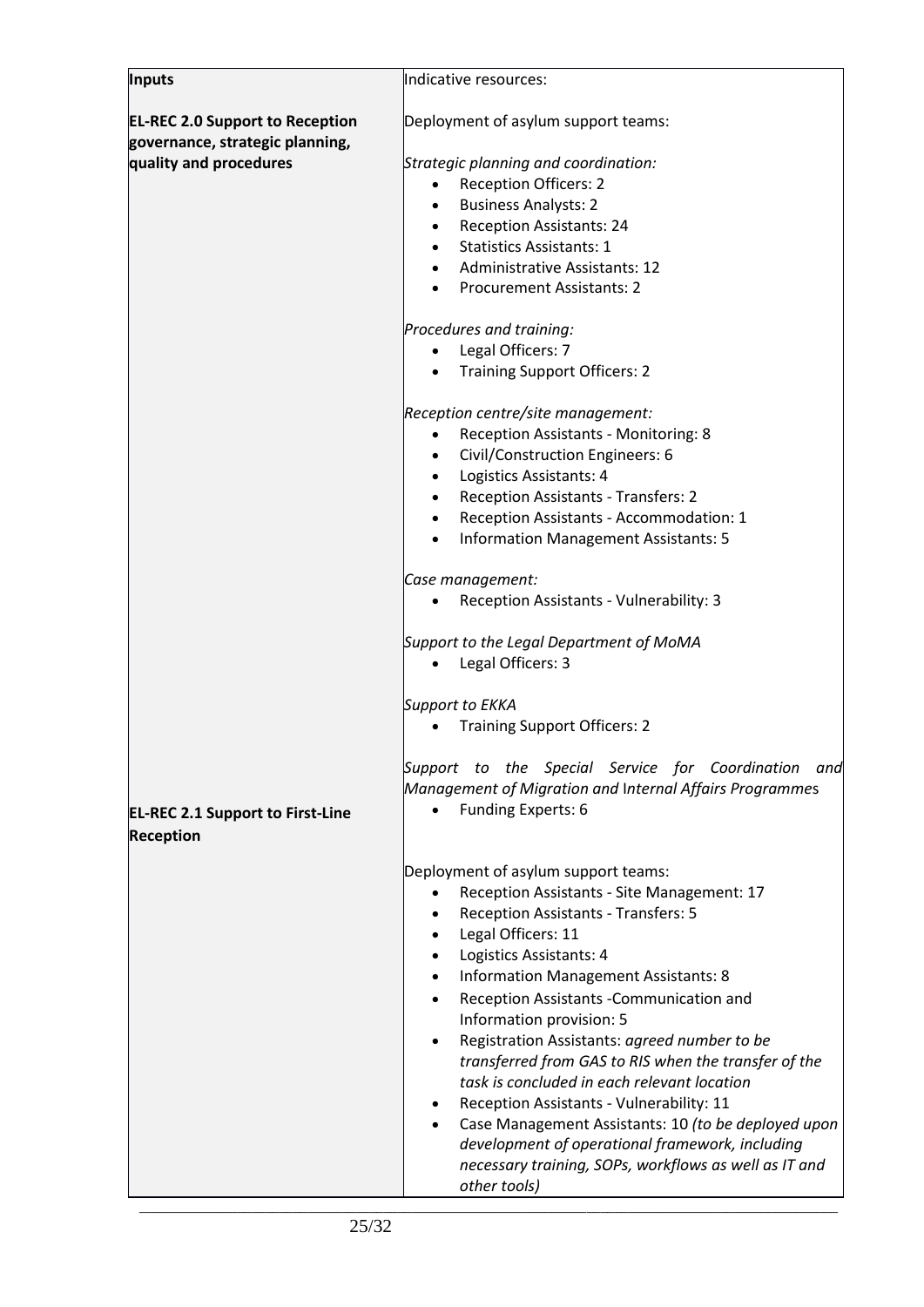|                                                                   | Provision of interpretation services: 25 Interpreters                                                                                                                                                                                                                                                                                                                                                                                                                                                                                                                     |
|-------------------------------------------------------------------|---------------------------------------------------------------------------------------------------------------------------------------------------------------------------------------------------------------------------------------------------------------------------------------------------------------------------------------------------------------------------------------------------------------------------------------------------------------------------------------------------------------------------------------------------------------------------|
|                                                                   | EUAA support to interpretation will be gradually phased<br>out during the programming period with a view to allowing the<br>hand-over to Greek authorities.                                                                                                                                                                                                                                                                                                                                                                                                               |
| <b>EL-REC 2.2 Support to Second-Line</b><br>Reception             | Deployment of asylum support teams<br>Reception Assistants - Site Management: 69<br>Administrative Assistants: 6<br>Information Management Assistants: 37<br>$\bullet$<br>Registration Assistants: agreed number to be<br>$\bullet$<br>transferred from GAS to RIS when the transfer of the<br>task is concluded in each relevant location<br>Reception Assistants (vulnerability): 28<br>Case Management Assistants: 50 (to be deployed upon<br>development of operational framework, including<br>necessary training, SOPs, workflows as well as IT and<br>other tools) |
|                                                                   | Provision of interpretation services: 62 Interpreters                                                                                                                                                                                                                                                                                                                                                                                                                                                                                                                     |
|                                                                   | <b>EUAA support to interpretation will be gradually phased</b><br>out during the programming period with a view to allowing the<br>hand-over to Greek authorities.                                                                                                                                                                                                                                                                                                                                                                                                        |
| <b>EL-REC 2.3 Support to community</b><br>engagement in reception | Deployment of asylum support teams:<br>Legal Officers: 2<br>$\bullet$<br>Project Officers: 3<br><b>Reception Assistants: 5</b><br><b>Business Analysts: 2</b><br>Logistics Assistants: 2                                                                                                                                                                                                                                                                                                                                                                                  |
| Horizontal                                                        | <b>Communication Officers: 2</b>                                                                                                                                                                                                                                                                                                                                                                                                                                                                                                                                          |
|                                                                   | Conditional on an agreement between EUAA and Greek<br>authorities and subject to budget availability for the present<br>Operational Plan material and operational support by the<br>Agency could include inter alia provision of equipment, works,<br>services, communication/promotional materials, costs for<br>trainings/meetings/workshops, infrastructure costs, IT<br>equipment, office supplies and others where required for the<br>joint EUAA and national authorities' activities                                                                               |

## **Measure EL-UAC 3: UAC Support**

**Expected Outcome:** *Enhanced capacity of the Greek authorities in providing protection to unaccompanied children*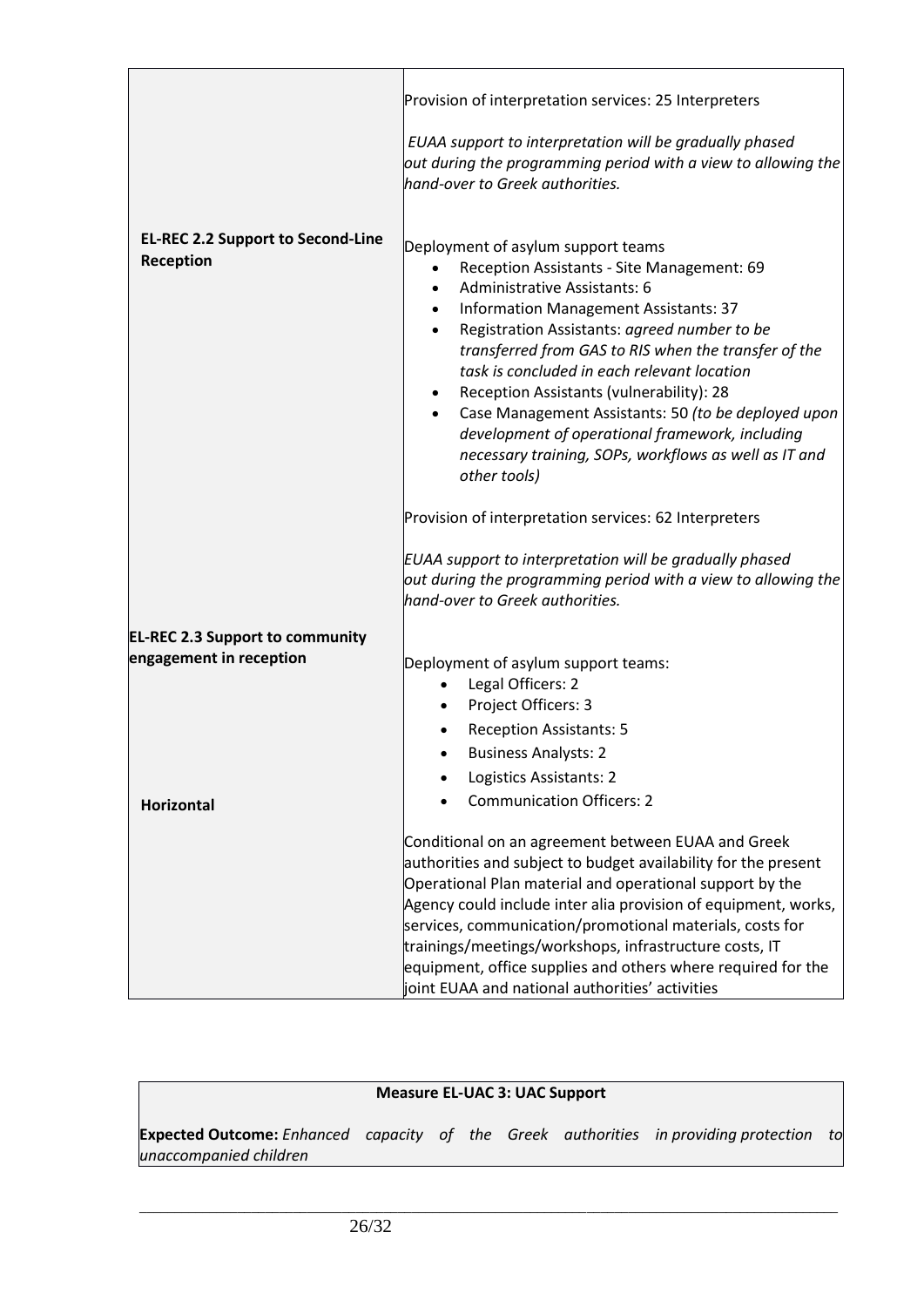| <b>Responsible Authority(ies)/Main</b><br><b>National Partner(s)</b> | Special Secretariat for the Protection of Unaccompanied<br><b>Minors</b>                                                                                                                                                                                                                                                                                                                                                                                                                                                                                                                                                                                                                                                                                                                                                                                                                                                                                                                                                                                                                                                                                   |
|----------------------------------------------------------------------|------------------------------------------------------------------------------------------------------------------------------------------------------------------------------------------------------------------------------------------------------------------------------------------------------------------------------------------------------------------------------------------------------------------------------------------------------------------------------------------------------------------------------------------------------------------------------------------------------------------------------------------------------------------------------------------------------------------------------------------------------------------------------------------------------------------------------------------------------------------------------------------------------------------------------------------------------------------------------------------------------------------------------------------------------------------------------------------------------------------------------------------------------------|
| <b>Operational Preconditions</b>                                     | In addition to the Plan Coordinator and the Measure<br>Coordinators mentioned under 6.1, the Greek authorities<br>appoint focal points for each sub-measure to liaise with EUAA<br>and ensure effective operational coordination, implementation<br>and monitoring.                                                                                                                                                                                                                                                                                                                                                                                                                                                                                                                                                                                                                                                                                                                                                                                                                                                                                        |
|                                                                      | Joint standard operating procedures are established, and<br>regular coordination meetings are held among concerned<br>representatives of national authorities and with EUAA to<br>ensure efficient the collaboration at national level including<br>mainland and islands.                                                                                                                                                                                                                                                                                                                                                                                                                                                                                                                                                                                                                                                                                                                                                                                                                                                                                  |
|                                                                      | Quarterly Measure Steering Committee meetings are held<br>between EUAA and the beneficiary national authorities in<br>order to ensure effective operational coordination,<br>implementation and monitoring of the OP.                                                                                                                                                                                                                                                                                                                                                                                                                                                                                                                                                                                                                                                                                                                                                                                                                                                                                                                                      |
|                                                                      | A bi-directional data sharing agreement covering the<br>outputs of EUAA-deployed personnel under the performed<br>operational activities and detailed overall national data on the<br>respective statistical indicators is in place between EUAA and<br>the Greek authorities to allow measuring the impact of EUAA's<br>lintervention.                                                                                                                                                                                                                                                                                                                                                                                                                                                                                                                                                                                                                                                                                                                                                                                                                    |
|                                                                      | The Greek authorities make available necessary office<br>space and equipment for implementation of activities, unless<br>otherwise agreed.                                                                                                                                                                                                                                                                                                                                                                                                                                                                                                                                                                                                                                                                                                                                                                                                                                                                                                                                                                                                                 |
| <b>Outputs</b>                                                       | <b>EL-UAC 3.0 UAC Support</b>                                                                                                                                                                                                                                                                                                                                                                                                                                                                                                                                                                                                                                                                                                                                                                                                                                                                                                                                                                                                                                                                                                                              |
| <b>Actions</b>                                                       |                                                                                                                                                                                                                                                                                                                                                                                                                                                                                                                                                                                                                                                                                                                                                                                                                                                                                                                                                                                                                                                                                                                                                            |
| <b>EL-UAC 3.0 UAC Support</b>                                        | <b>Department of Institutional Protection</b><br>Support in external coordination and cooperation with key<br>authorities, including the establishment of coordination<br>networks<br>Enhancement of data collection and data management<br>mechanisms on UAC & UAC accommodation facilities and<br>modalities<br>Support in the development of, and communication on,<br>the guardianship scheme, including SOPs for professional<br>guardians, and in the implementation of the interim scheme<br>of authorised representation for unaccompanied children<br>development<br>Support<br>in<br>the<br>and<br>mainstreaming<br>of an operational framework for best interest assessment and<br>best interest determination<br>Establishment of a framework for the prevention of violence,<br>exploitation and abuse of unaccompanied minors, as well as<br>referral and response mechanisms for minors who are victims<br>of violence, exploitation and abuse<br>Department of Management of Accommodation Requests<br>and Placements<br>Support in planning and funding, including the development<br>of planning and needs tracking tools and mechanisms |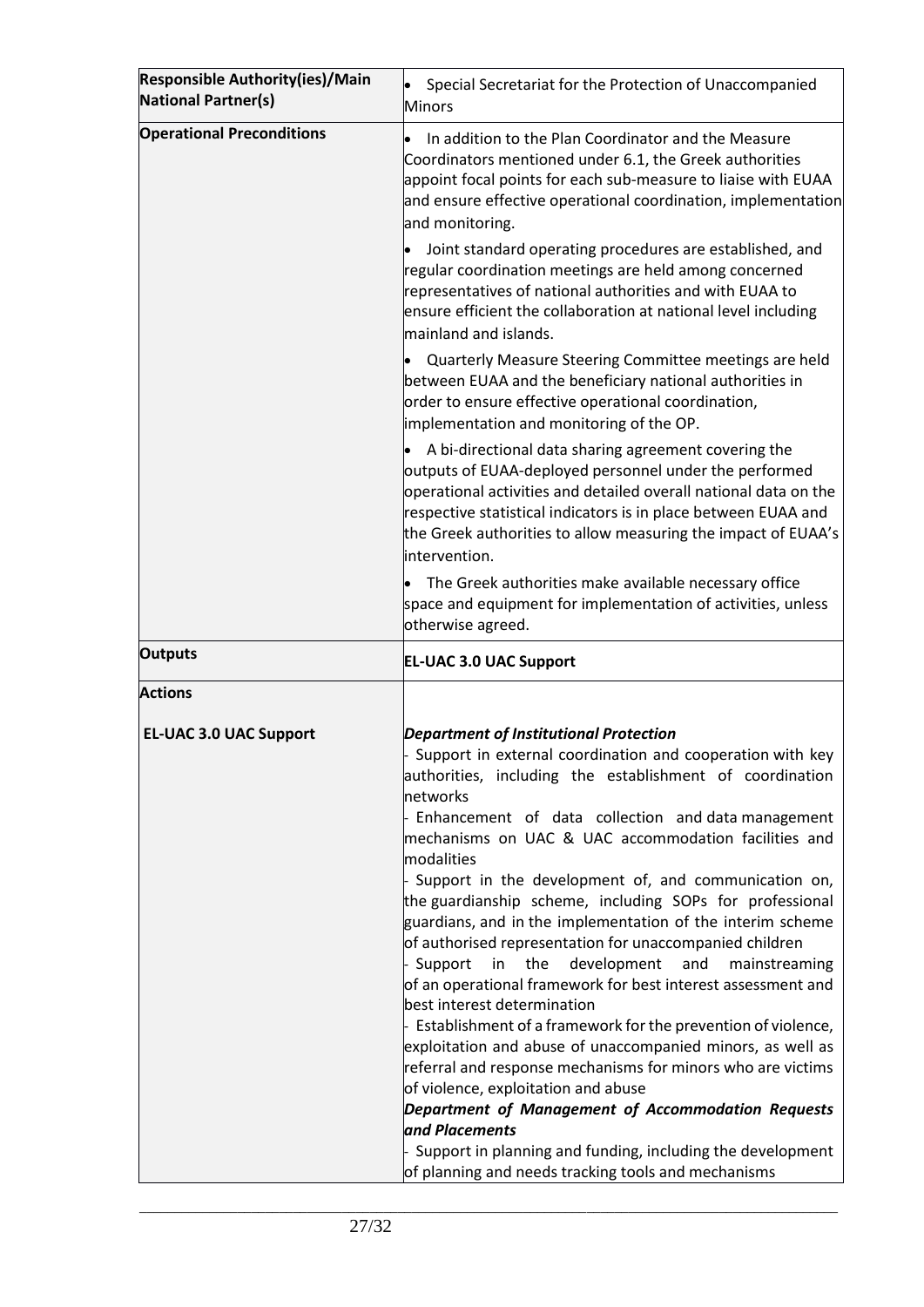|                               | Management of the National Emergency Response<br>Mechanism, including the operation of a Tracing and Referral<br>mechanism and the operation of emergency accommodation<br>facilities<br>Support in the management of a referral and placement<br>system for UAC accommodation<br>Support in the implementation of family tracing procedures<br>and guidelines<br>Support in the coordination of relocation schemes for UAC<br>Support in the implementation and expansion of the<br>Mentorship Programme<br>Support in professional development through<br>the<br>development of training plans, the creation of a trainers'<br>roster, the design of delivery of trainings, coaching and joint<br>thematic workshops, including with other authorities,<br>organisation of exchange visits with other MS States |
|-------------------------------|-------------------------------------------------------------------------------------------------------------------------------------------------------------------------------------------------------------------------------------------------------------------------------------------------------------------------------------------------------------------------------------------------------------------------------------------------------------------------------------------------------------------------------------------------------------------------------------------------------------------------------------------------------------------------------------------------------------------------------------------------------------------------------------------------------------------|
|                               | of Monitoring<br>and<br><b>Department</b><br><b>Evaluation</b><br><b>of</b>                                                                                                                                                                                                                                                                                                                                                                                                                                                                                                                                                                                                                                                                                                                                       |
|                               | <b>Accommodation Centres</b>                                                                                                                                                                                                                                                                                                                                                                                                                                                                                                                                                                                                                                                                                                                                                                                      |
|                               | Support in assessment/ monitoring of reception and                                                                                                                                                                                                                                                                                                                                                                                                                                                                                                                                                                                                                                                                                                                                                                |
|                               | accommodation conditions for UAC                                                                                                                                                                                                                                                                                                                                                                                                                                                                                                                                                                                                                                                                                                                                                                                  |
|                               | Support in the operational framework and implementation                                                                                                                                                                                                                                                                                                                                                                                                                                                                                                                                                                                                                                                                                                                                                           |
|                               | of the Supported Independent Living (SIL) scheme.                                                                                                                                                                                                                                                                                                                                                                                                                                                                                                                                                                                                                                                                                                                                                                 |
| <b>Inputs</b>                 | Indicative resources:                                                                                                                                                                                                                                                                                                                                                                                                                                                                                                                                                                                                                                                                                                                                                                                             |
| <b>EL-UAC 3.0 UAC Support</b> | Deployment of asylum support teams:                                                                                                                                                                                                                                                                                                                                                                                                                                                                                                                                                                                                                                                                                                                                                                               |
|                               | Under the Department of Institutional Protection of UAMs:                                                                                                                                                                                                                                                                                                                                                                                                                                                                                                                                                                                                                                                                                                                                                         |
|                               | <b>Reception Officers: 3</b><br>$\bullet$                                                                                                                                                                                                                                                                                                                                                                                                                                                                                                                                                                                                                                                                                                                                                                         |
|                               | <b>Operations Assistants - Legal Support: 5</b>                                                                                                                                                                                                                                                                                                                                                                                                                                                                                                                                                                                                                                                                                                                                                                   |
|                               | <b>Operations Assistants - UAC: 4</b><br>$\bullet$                                                                                                                                                                                                                                                                                                                                                                                                                                                                                                                                                                                                                                                                                                                                                                |
|                               | Operations Assistants - ICT: 1                                                                                                                                                                                                                                                                                                                                                                                                                                                                                                                                                                                                                                                                                                                                                                                    |
|                               | Under the Department of Management of Accommodation<br><b>Requests and Placements:</b>                                                                                                                                                                                                                                                                                                                                                                                                                                                                                                                                                                                                                                                                                                                            |
|                               | <b>UAM Mentors: 6</b>                                                                                                                                                                                                                                                                                                                                                                                                                                                                                                                                                                                                                                                                                                                                                                                             |
|                               | <b>Reception Officers: 3</b><br>$\bullet$                                                                                                                                                                                                                                                                                                                                                                                                                                                                                                                                                                                                                                                                                                                                                                         |
|                               | Operations Assistants - ICT: 2                                                                                                                                                                                                                                                                                                                                                                                                                                                                                                                                                                                                                                                                                                                                                                                    |
|                               | Operations Assistants - UAC: 8                                                                                                                                                                                                                                                                                                                                                                                                                                                                                                                                                                                                                                                                                                                                                                                    |
|                               | <b>Operations Assistant: 1</b>                                                                                                                                                                                                                                                                                                                                                                                                                                                                                                                                                                                                                                                                                                                                                                                    |
|                               | Under the Department of Monitoring and Evaluation of                                                                                                                                                                                                                                                                                                                                                                                                                                                                                                                                                                                                                                                                                                                                                              |
|                               | <b>Accommodation Centres:</b>                                                                                                                                                                                                                                                                                                                                                                                                                                                                                                                                                                                                                                                                                                                                                                                     |
|                               | Operation Assistants - ICT: 1<br>$\bullet$                                                                                                                                                                                                                                                                                                                                                                                                                                                                                                                                                                                                                                                                                                                                                                        |
|                               | Aforementioned teams will be deployed taking into account                                                                                                                                                                                                                                                                                                                                                                                                                                                                                                                                                                                                                                                                                                                                                         |
|                               | support from other actors in view of avoiding duplication.                                                                                                                                                                                                                                                                                                                                                                                                                                                                                                                                                                                                                                                                                                                                                        |
|                               | Ad hoc provision of interpretation services                                                                                                                                                                                                                                                                                                                                                                                                                                                                                                                                                                                                                                                                                                                                                                       |
|                               | Conditional on an agreement between EUAA and Greek                                                                                                                                                                                                                                                                                                                                                                                                                                                                                                                                                                                                                                                                                                                                                                |
|                               | authorities and subject to budget availability for the present                                                                                                                                                                                                                                                                                                                                                                                                                                                                                                                                                                                                                                                                                                                                                    |
|                               | Operational Plan material and operational support by the                                                                                                                                                                                                                                                                                                                                                                                                                                                                                                                                                                                                                                                                                                                                                          |
|                               | Agency could include inter alia provision of equipment, works,                                                                                                                                                                                                                                                                                                                                                                                                                                                                                                                                                                                                                                                                                                                                                    |
|                               | services, communication/promotional materials, costs for                                                                                                                                                                                                                                                                                                                                                                                                                                                                                                                                                                                                                                                                                                                                                          |
|                               | trainings/meetings/workshops,<br>infrastructure<br>costs,<br>IT                                                                                                                                                                                                                                                                                                                                                                                                                                                                                                                                                                                                                                                                                                                                                   |
|                               | equipment, office supplies and others where required for the                                                                                                                                                                                                                                                                                                                                                                                                                                                                                                                                                                                                                                                                                                                                                      |
|                               | joint EUAA and national authorities' activities                                                                                                                                                                                                                                                                                                                                                                                                                                                                                                                                                                                                                                                                                                                                                                   |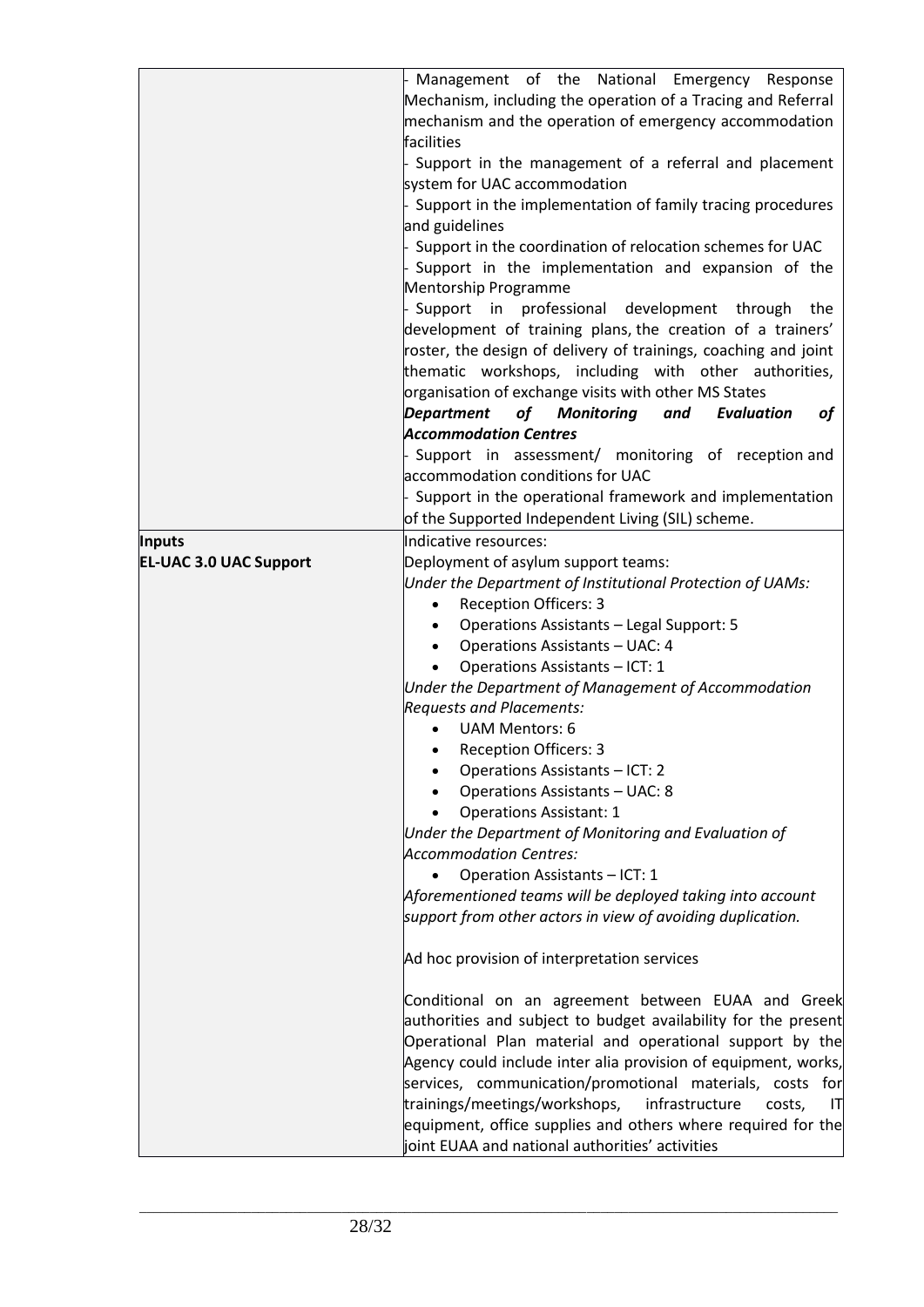| <b>Expected Outcome:</b> Enhanced capacity of the Greek authorities to effectively implement the<br><b>Temporary Protection Directive</b> |                                                                                                                                                                                                                                                                                                                                                                                                                                                                                                                                                                                                                                                                                                                                                                                                                                                                                                                                                                                                                                                                                                                                                                                                                                                                                                                                                                                     |  |
|-------------------------------------------------------------------------------------------------------------------------------------------|-------------------------------------------------------------------------------------------------------------------------------------------------------------------------------------------------------------------------------------------------------------------------------------------------------------------------------------------------------------------------------------------------------------------------------------------------------------------------------------------------------------------------------------------------------------------------------------------------------------------------------------------------------------------------------------------------------------------------------------------------------------------------------------------------------------------------------------------------------------------------------------------------------------------------------------------------------------------------------------------------------------------------------------------------------------------------------------------------------------------------------------------------------------------------------------------------------------------------------------------------------------------------------------------------------------------------------------------------------------------------------------|--|
| <b>Responsible Authority(ies)/Main</b><br><b>National Partner(s)</b>                                                                      | Services of the Ministry of Migration policy and Asylum<br>$\bullet$<br>(MoMA)<br><b>General Secretariat for Migration Policy</b><br>Greek Asylum Service (GAS)<br>$\bullet$<br>General Secretariat for the Reception of Asylum Seekers<br>Reception and Identification Service (RIS)<br>$\bullet$<br>Special Secretariat for the protection of Unaccompanied<br>Minors (SSPUAM)                                                                                                                                                                                                                                                                                                                                                                                                                                                                                                                                                                                                                                                                                                                                                                                                                                                                                                                                                                                                    |  |
| <b>Operational Preconditions</b>                                                                                                          | The national authorities have transposed the Temporary<br>$\bullet$<br>Protection Directive into national law.<br>In addition to the Plan Coordinator and the Measure<br>Coordinators mentioned under 6.1, the Greek authorities<br>appoint focal points for each sub-measure to liaise with EUAA<br>and ensure effective operational coordination, implementation<br>and monitoring.<br>Joint standard operating procedures are established, and<br>regular coordination meetings are held among concerned<br>representatives of national authorities and with EUAA to<br>ensure efficient the collaboration at national level including<br>mainland and islands.<br>Quarterly Measure Steering Committee meetings are held<br>between EUAA and the beneficiary national authorities in<br>order to ensure effective operational coordination,<br>implementation and monitoring of the OP.<br>A bi-directional data sharing agreement covering the<br>outputs of EUAA-deployed personnel under the performed<br>operational activities and detailed overall national data on the<br>respective statistical indicators is in place between EUAA and<br>the Greek authorities to allow measuring the impact of EUAA's<br>intervention.<br>The Greek authorities make available necessary office<br>space and equipment for implementation of activities, unless<br>otherwise agreed. |  |
| <b>Outputs</b>                                                                                                                            | EL-TP 4.1: Support to the Asylum Service in implementing the<br>procedures regarding temporary protection                                                                                                                                                                                                                                                                                                                                                                                                                                                                                                                                                                                                                                                                                                                                                                                                                                                                                                                                                                                                                                                                                                                                                                                                                                                                           |  |
|                                                                                                                                           | <b>EL-TP 4.2 Support to the Reception and Identification Service</b><br>in implementing activities regarding temporary protection                                                                                                                                                                                                                                                                                                                                                                                                                                                                                                                                                                                                                                                                                                                                                                                                                                                                                                                                                                                                                                                                                                                                                                                                                                                   |  |

## **Measure EL-TP 4: Temporary Protection Support**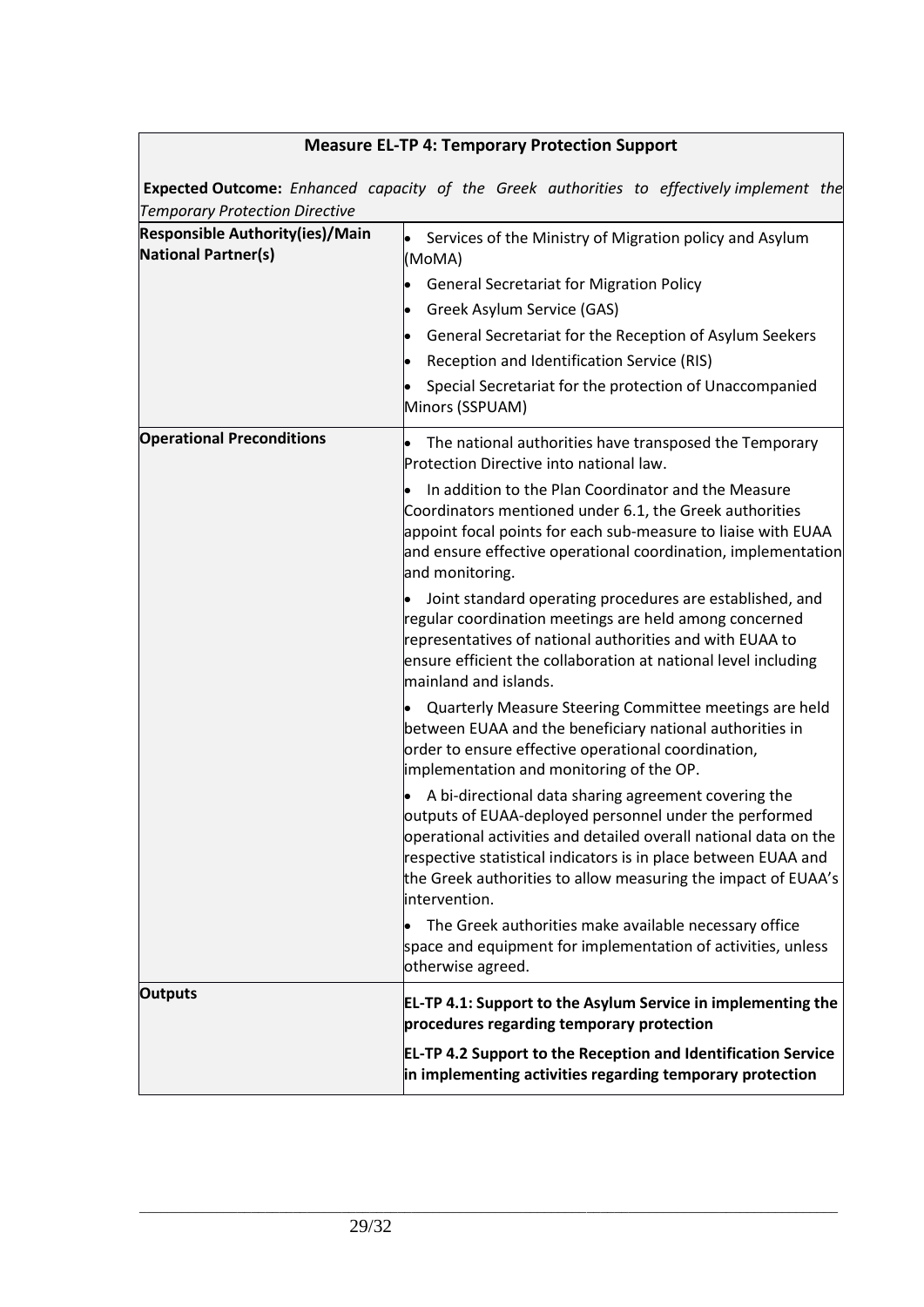| <b>Actions</b>                                                                                                                          |                                                                                                                                                                                                                                                                                                                                                                                                                                                                                                   |
|-----------------------------------------------------------------------------------------------------------------------------------------|---------------------------------------------------------------------------------------------------------------------------------------------------------------------------------------------------------------------------------------------------------------------------------------------------------------------------------------------------------------------------------------------------------------------------------------------------------------------------------------------------|
| <b>EL-TP 4.1: Support to the Asylum</b><br>Service in implementing the<br>procedures regarding temporary<br>protection                  | Support in registering beneficiaries of temporary<br>protection, including vulnerable persons, as well as in<br>providing information and facilitating administrative<br>brocedures                                                                                                                                                                                                                                                                                                               |
| <b>EL-TP 4.2 Support to the Reception</b><br>and Identification Service in<br>implementing activities regarding<br>temporary protection | Support with the provision of interpretation services<br>Support in communication and information provision (CIP)<br>l<br>Support in identification of needs, referral and follow up for<br>beneficiaries of temporary protection, in particular vulnerable<br>bersons<br>Support for continuous coordination with SSPUAM<br>regarding UACs, including rapid referral of cases requiring<br>urgent action<br>Provision of interpretation services to RIS<br>$\bullet$                             |
| <b>Inputs</b>                                                                                                                           |                                                                                                                                                                                                                                                                                                                                                                                                                                                                                                   |
| <b>EL-TP 4.1: Support to the Asylum</b><br>Service in implementing the<br>procedures regarding temporary<br>protection                  | Caseworkers: 12<br>The caseworkers of the EUAA surge team will be allocated to<br>this task for the period of time that this is needed.<br>Registration/Administrative Assistants: 12<br>A total of 100 interpreters to cover the needs of sub-<br>$\bullet$<br>measure 1.1 and 4.1                                                                                                                                                                                                               |
| <b>EL-TP 4.2 Support to the Reception</b><br>and Identification Service in<br>implementing activities regarding<br>temporary protection | Deployment of asylum support teams<br><b>Reception Assistants: 18</b><br>$\circ$<br>Reception Assistants (vulnerability): 4<br>$\circ$<br>Interpreters: 18<br>$\circ$                                                                                                                                                                                                                                                                                                                             |
| Horizontal                                                                                                                              | The resources will be allocated to this measure for the<br>timeframe that this support is needed. If the need subsides, the<br>resources will be reallocated to other measures.                                                                                                                                                                                                                                                                                                                   |
|                                                                                                                                         | Conditional on an agreement between EUAA and Greek<br>authorities and subject to budget availability for the present<br>Operational Plan material and operational support by the<br>Agency could include inter alia provision of equipment, works,<br>services, communication/promotional materials, costs for<br>trainings/meetings/workshops, infrastructure<br>costs,<br>IТ<br>equipment, office supplies and others where required for the<br>joint EUAA and national authorities' activities |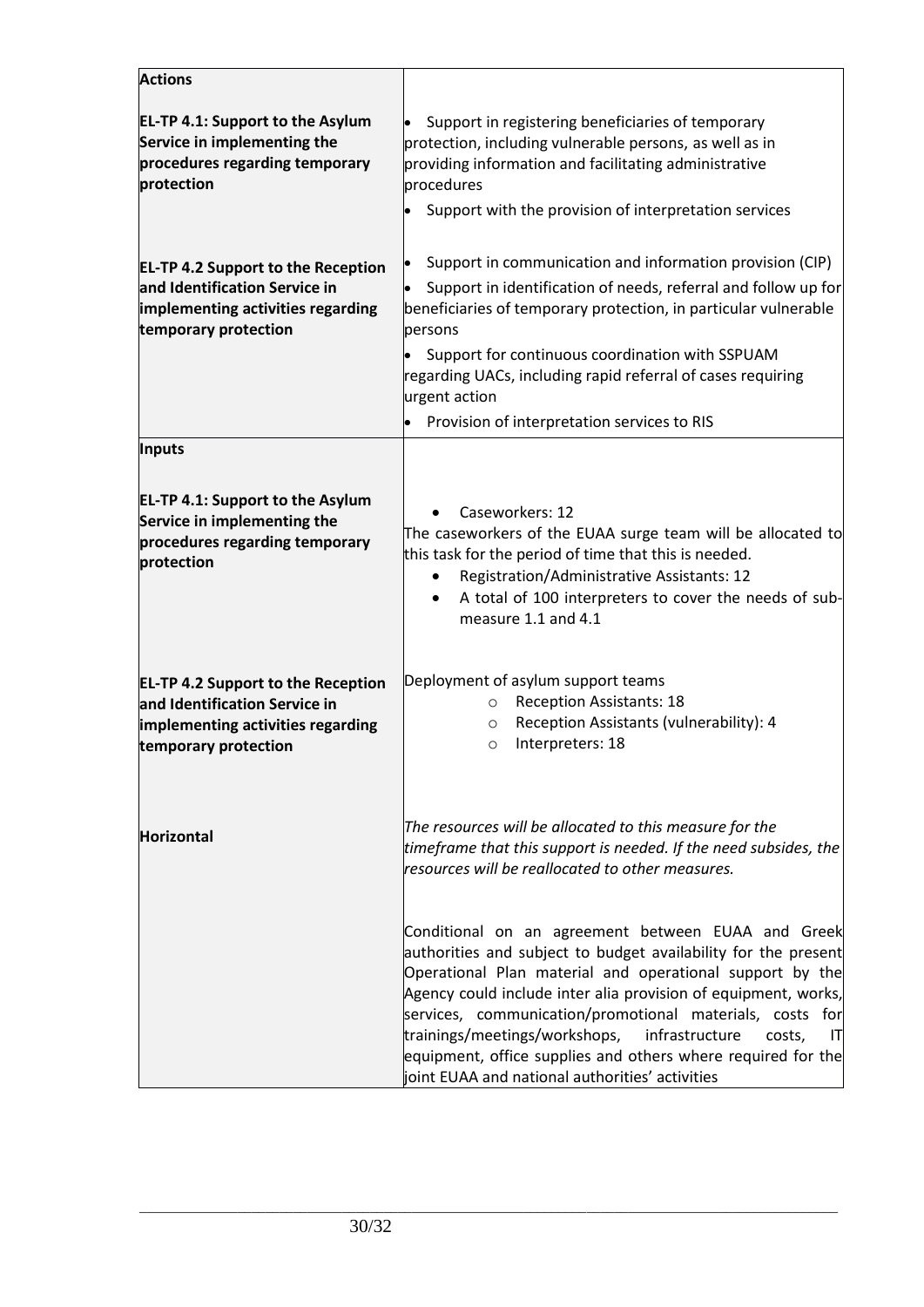## **[CONFIDENTIAL] Incident Report**

| Location:                    |  |
|------------------------------|--|
| Date:                        |  |
| Name of EUAA staff:          |  |
| Name of responsible National |  |
| <b>Authority Authorised</b>  |  |
| <b>Representative:</b>       |  |

Date of incident:

Information on the incident: